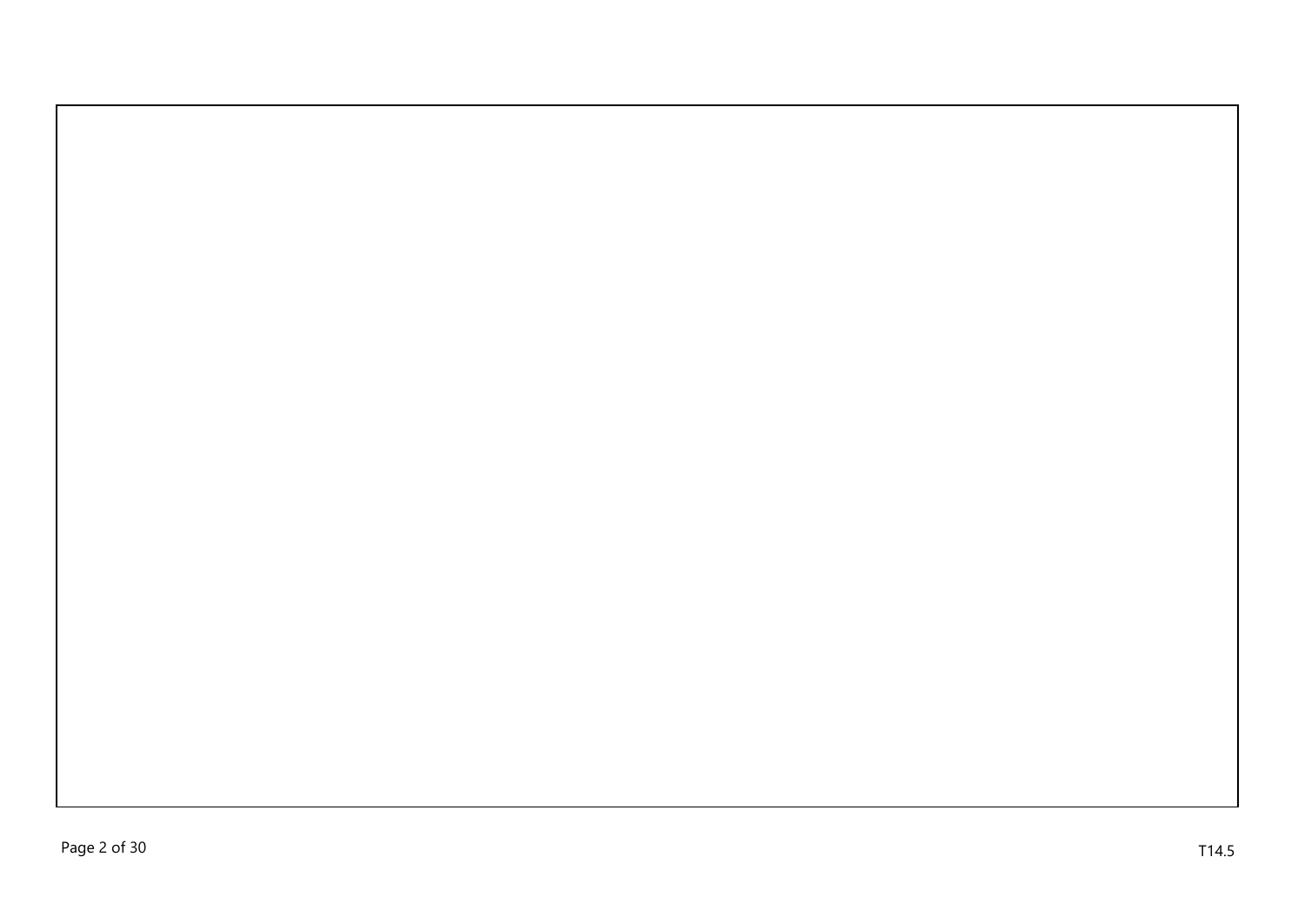| #               | Island | House Name      | Name                       | Sex       | National ID | ، ه ، مرگ                       | ىئرىتر                                                                                                                                                                                                                           |
|-----------------|--------|-----------------|----------------------------|-----------|-------------|---------------------------------|----------------------------------------------------------------------------------------------------------------------------------------------------------------------------------------------------------------------------------|
| Male'           |        |                 |                            |           |             |                                 |                                                                                                                                                                                                                                  |
|                 | Male'  | M. Aaroa        | Aishath Shifaza            | F         | A031883     | ح• مرتبط                        | وگهرڪو شورگو<br>م                                                                                                                                                                                                                |
| $\overline{2}$  | Male'  | M. Aaroa        | Shaheema Ismail            | F         | A046333     | ح• مرتبگه                       |                                                                                                                                                                                                                                  |
| $\vert$ 3       | Male'  | M. Aaroa        | Faheema Hassan             | F         | A114677     | و· مړينو                        | للمرد و و المعروفي و المعروفي المعروفي المعروفي المعروفي المعروفي المعروفي المعروفي المعروفي المعروفي المعروفي<br>كوران في المركب المركب المعروفي المعروفي المعروفي المعروفي المعروفي المعروفي المعروفي المعروفي المعروفي المعرو |
| $\vert 4$       | Male'  | M. Amna         | Ameena Adam                | F         | A010989     | ە بەر ئە                        |                                                                                                                                                                                                                                  |
| $\overline{5}$  | Male'  | M. Andhaleebuge | Aminath Waheedha           | F         | A022331     | د ۰ م <sup>ر</sup> مگرگرموه د   | مَّ حِ سَرَ مَد مِّر مَّر                                                                                                                                                                                                        |
| $6\overline{6}$ | Male'  | M. Andhaleebuge | Ibrahim Nizar              | M         | A047198     | د ۰ مگرگرفر <i>ه د</i>          | وەترىر سەر                                                                                                                                                                                                                       |
| $\vert$ 7       | Male'  | M. Andhaleebuge | Zaid Ibrahim               | M         | A052378     | د ۰ مگرگرفر <i>ه د</i>          | ىم قر مەھمىر ئ                                                                                                                                                                                                                   |
| 8               | Male'  | M. Andhaleebuge | Mohamed Yaseen             | M         | A052379     | د ۰ مگرگرفر <i>ه د</i>          | ورەر و گرسىر                                                                                                                                                                                                                     |
| 9               | Male'  | M. Andhaleebuge | Aishath Ibrahim            | F         | A052381     | د ۰ مگرگرده د                   | أقهر شوقه وهتربرد                                                                                                                                                                                                                |
| 10              | Male'  | M. Andhaleebuge | Asma Ibrahim               | F         | A052912     | د ۰ م <i>ر مرتز پر د</i> ه د    | ړ شتر د هغه د                                                                                                                                                                                                                    |
| 11              | Male'  | M. Andhaleebuge | Mohamed Nizar              | M         | A056552     | د ۰ م <i>ر مرتز پر و</i> ه د    | כנים ניביק ב                                                                                                                                                                                                                     |
| 12              | Male'  | M. Andhaleebuge | Abdul Majeed Mohamed Fulhu | ${\sf M}$ | A105052     | و· م مرتزع موضى                 | ره وه ر و د وره ر و و و<br>مصر وکوم د کرد کرد و                                                                                                                                                                                  |
| 13              | Male'  | M. Andhaleebuge | Anas Ibrahim               | ${\sf M}$ | A111460     | <sub>و: م</sub> رکز مرکز مرکز م | أرسرك مرەممرىر                                                                                                                                                                                                                   |
| 14              | Male'  | M. Andhaleebuge | Riyasa Ibrahim             | F         | A148062     | د ۰ مگرمز <i>و ۶ و ۶</i>        |                                                                                                                                                                                                                                  |
| 15              | Male'  | M. Andhaleebuge | Azmath Ibrahim             | F         | A337126     | د ۰ مگرگرفر <i>ه د</i>          |                                                                                                                                                                                                                                  |
| 16              | Male'  | M. Anoanaage    | Hussain Ziyad              | M         | A007434     | د . مرشر د ،                    | يز سەر شەر بورقىر                                                                                                                                                                                                                |
| 17              | Male'  | M. Anoanaage    | ABIDHA HUSSAIN             | F         | A009774     | د . ريمبر                       | ړُهِ تُر سَر سُر                                                                                                                                                                                                                 |
| 18              | Male'  | M. Anoanaage    | Imthiyaz Ibrahim           | M         | A023640     | د . رژوئ                        | ם כי קים<br>קיבים ח"ש<br>ە ھەتترىرى                                                                                                                                                                                              |
| 19              | Male'  | M. Anoanaage    | Ibrahim Moosa              | M         | A032432     | ر بر ه پر ه<br>د ۱ هرسری        | ە ھەترىرى<br>ب<br>دو مح                                                                                                                                                                                                          |
| 20              | Male'  | M. Anoanaage    | Ahmed Sahir                | M         | A048649     | د . ريمبر                       | رەرو شرو                                                                                                                                                                                                                         |
| 21              | Male'  | M. Anoanaage    | Fathimath Thasneem         | F         | A051083     | د . مرشوره                      | ۇ بۇر ئەسر                                                                                                                                                                                                                       |
| 22              | Male'  | M. Anoanaage    | Moosa Nashid               | M         | A052999     | د . مرشوره                      | رح سرٌ سُرَ شورٌ                                                                                                                                                                                                                 |
| 23              | Male'  | M. Anoanaage    | Ismail Imad                | M         | A056127     | د . ريمبر                       | ر شۇر ئەر مەر                                                                                                                                                                                                                    |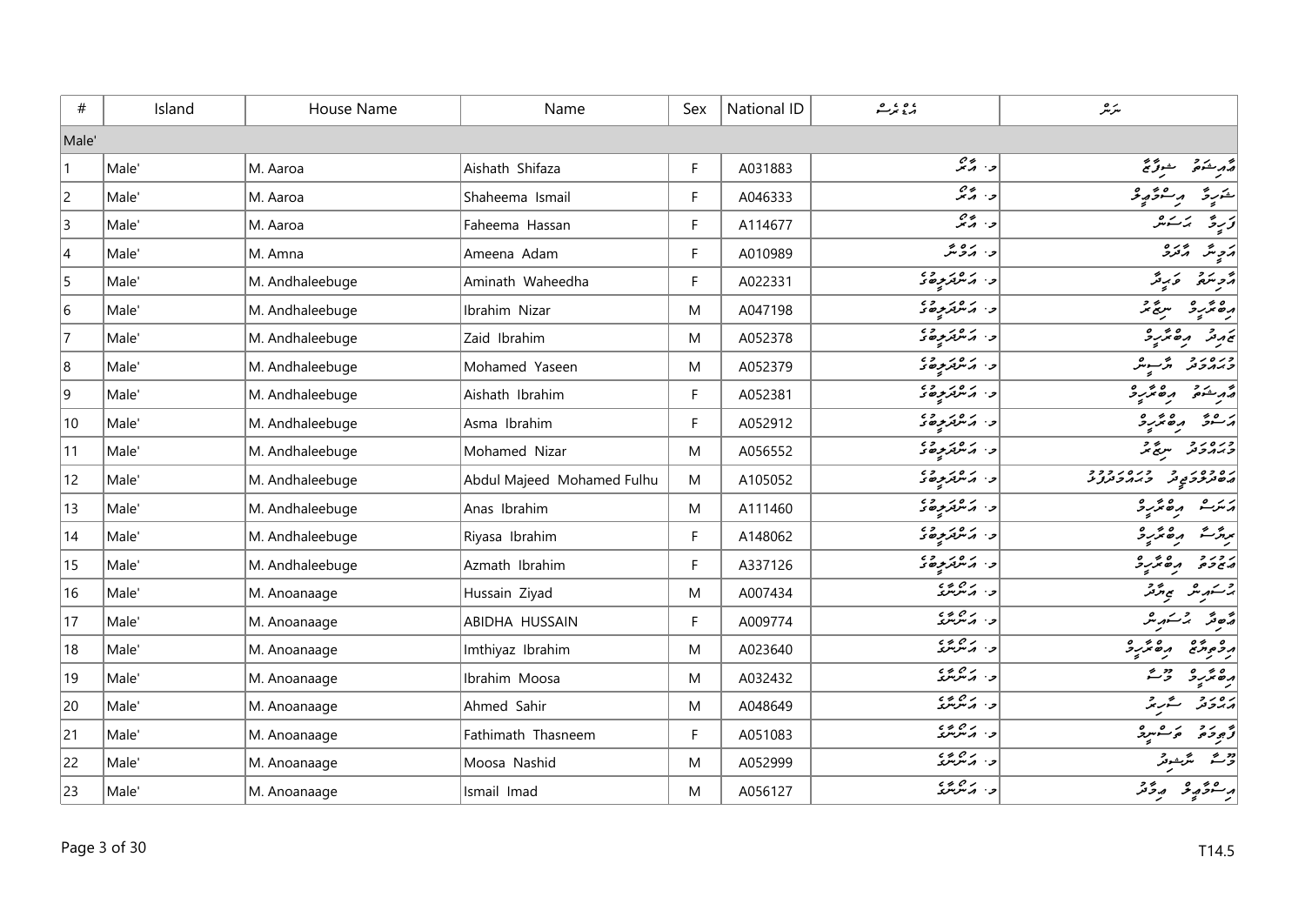| 24 | Male' | M. Anoanaage       | Ali Fawwaz             | ${\sf M}$ | A077826 | د . پر ټر پيرو                               | $\begin{bmatrix} 0 & 0 & 0 \\ 0 & 0 & 0 \end{bmatrix}$ |
|----|-------|--------------------|------------------------|-----------|---------|----------------------------------------------|--------------------------------------------------------|
| 25 | Male' | M. Anoanaage       | Ahmed Ayoosh Imthiyaz  | M         | A165247 | ر بر بر دره<br>د ۱ مرسرسر                    | גם ג' ב ג' בים הפתחתים                                 |
| 26 | Male' | M. Anoanaage       | Aishath Jumana Shahir  | F         | A339711 | ر بر ۱۵ ور و با<br>د ۱۰ مرس                  | و در دوره در شر                                        |
| 27 | Male' | M. Anoanaage       | Mohamed Leevan Sahir   | M         | A339714 | د . رژوئ                                     | ورەرو پەۋىر شرېر                                       |
| 28 | Male' | M. Anoanaage       | Adam Yaish             | M         | A352968 | ر بر ۱۵ و د<br>و ۱۰ مرس                      | أرتمره أتركم المحمد                                    |
| 29 | Male' | M. Anoanaage       | Aishath Rafa Ziyad     | F         | A380730 | د . رژوئ                                     | ە ئەستىمۇ ئىرق ئى قرىر                                 |
| 30 | Male' | M. Araathari       | Ahmed Shiwan           | M         | A056831 | ح <sup>.</sup> مَعْرَمَ <sub>مِ</sub>        | رەرو جوڭر                                              |
| 31 | Male' | M. Araathari       | Mohamed Shiyaf Ahmed   | ${\sf M}$ | A132407 | د . م <i>ر پژو</i> نبر                       | ورەرو شەرە رەرو<br>جەيرى ئىسترى مەرىر                  |
| 32 | Male' | M. Ashi            | Jaleel Adam            | ${\sf M}$ | A050642 | و- مړمړ                                      | نے پر تر مرکز                                          |
| 33 | Male' | M. Azma            | Inaya Ali              | F         | A035664 | 581.5                                        | ە ئىگر مىچ                                             |
| 34 | Male' | M. Azma            | Ahmed Aiman            | M         | A057843 | ومبرج وحج                                    | גם גב הגבית                                            |
| 35 | Male' | M. Azma            | Ali Azman              | ${\sf M}$ | A345820 | 587.5                                        | $0.226$ $2.6$                                          |
| 36 | Male' | M. Azma            | Aishath Azma           | F         | A363580 | و· دڻڻو                                      | $557$ $20 - 20$                                        |
| 37 | Male' | M. Baanius         | Aminath Nasra          | F         | A398063 | د . ځسرگرگ                                   | أأجا سكره الكرامية ومحر                                |
| 38 | Male' | M. Baanius         | Abdulla Moosa          | ${\sf M}$ | A398091 | ر <sub>·</sub> ھُ سرگر <u>م</u>              | بر20 مرالله<br>د معتبر                                 |
| 39 | Male' | M. Buruju          | Aminath Adam           | F         | A039056 | و . ح بو و<br>و . ح بو و                     | أثر يتره المرادر                                       |
| 40 | Male' | M. Chilhiyaa       | Khadeeja Naseeha Moosa | F         | A026798 | و· نمونودگر<br>مرکز                          | زَمِرِيحَ الرَسِيدُ وَٱلْتُمْ                          |
| 41 | Male' | M. Chilhiyaa       | Ali Simak Shahid       | M         | A067029 | ه ۱۰ کلی دیگر<br>مربر                        | أرو سوده مشرقه                                         |
| 42 | Male' | M. Chilhiyaa       | Mohamed Sinyan Shahid  | M         | A103568 | ه · سموعه پژگر<br>مرکز                       | ورەرو سەئەر ئەر                                        |
| 43 | Male' | M. Chilhiyaa       | Hawwa Nasiha           | F         | A127993 | ه · سموعه پژگر<br>مرکز                       |                                                        |
| 44 | Male' | M. Chilhiyaa       | Aishath Hassan Maniku  | F         | A321655 | وسمودگر                                      |                                                        |
| 45 | Male' | M. Dhaarul Garaaru | Aminath Waheedha       | F         | A062111 |                                              | أأزجر سكتم وأراقد                                      |
| 46 | Male' | M. Dhaarul Garaaru | Mariyam Raniya         | F         | A072889 | و . گرمروژمرمر<br>و . گرمروژمرمر             | رەرە ئەس                                               |
| 47 | Male' | M. Dhaarul Garaaru | Maryam Reesha          | F         | A153712 | و . گر <i>ىز ۋېرىز</i>                       | ىرىقە<br>ج<br>  ئەتەرە                                 |
| 48 | Male' | M. Dhaarul Garaaru | Fathimath Rishthaa     | F         | A324268 | و٠ ترىرورو و<br>و٠ ترىروزىرىر                | وحودة برشق                                             |
| 49 | Male' | M. Dhaarul Garaaru | Aishath Rasheed        | F         | A344004 | و .   تر بر و بر و و<br>و     تر بر بر بر بر | وكرم شكوم المحرسوم                                     |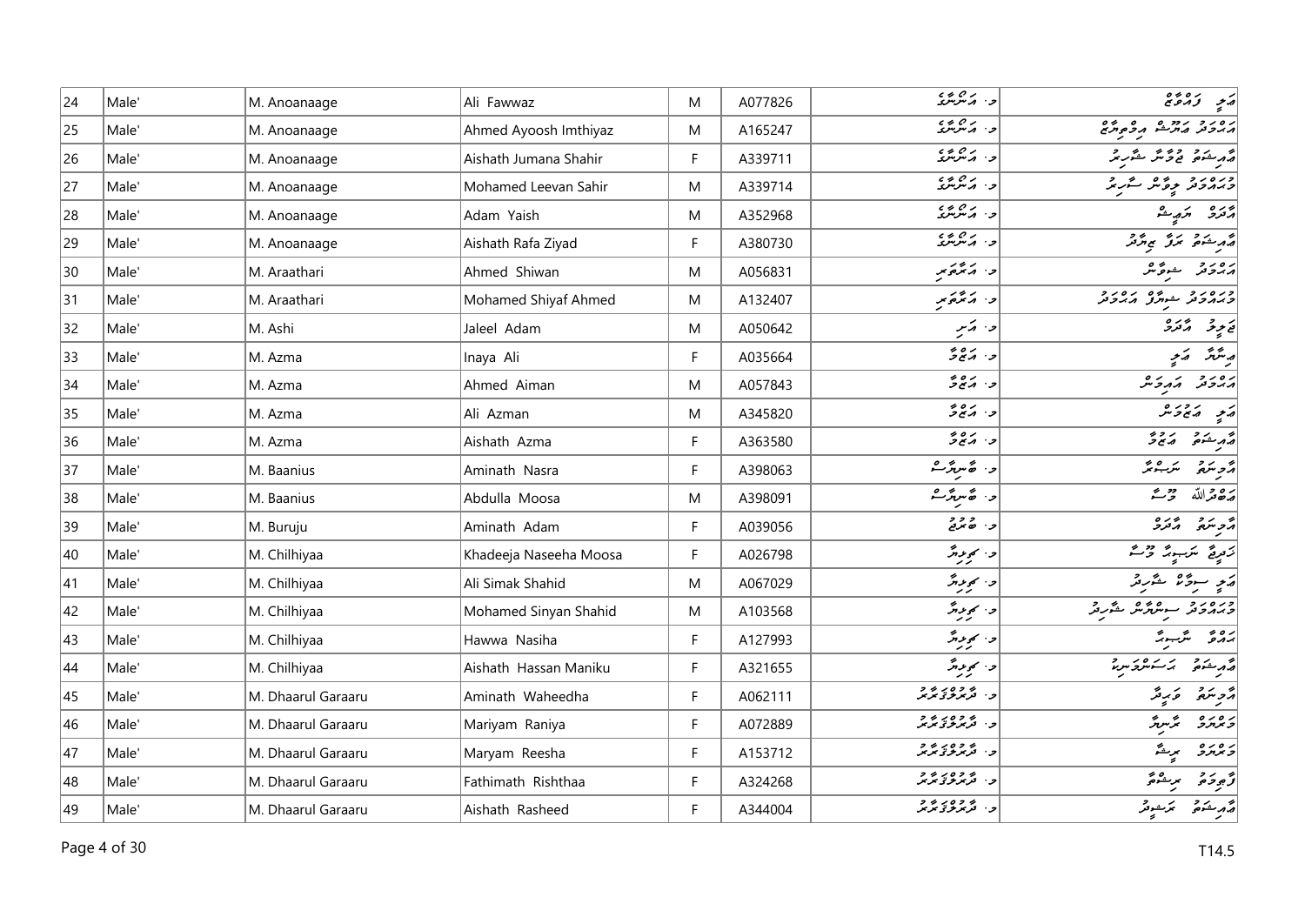| 50 | Male' | M. Dhaarul Garaaru | Mohamed Shafeeu           | M           | A346319 | <sub>ج</sub> . م <i>وجوة برو</i>      | ورەر د شرور                               |
|----|-------|--------------------|---------------------------|-------------|---------|---------------------------------------|-------------------------------------------|
| 51 | Male' | M. Dhaarul Garaaru | Ahmed Rishwan             | M           | A359028 | و . قریمروژنیمر<br>و . قریمروژنیمریمر | رەرو برىشۇش                               |
| 52 | Male' | M. Dhiyaneru       | Nasreena Ahmed            | F           | A033866 | د <sub>ا</sub> مرمر عرفر              | برسمبريش كمارد                            |
| 53 | Male' | M. Dhiyaneru       | Hassan Shaafiu            | M           | A033905 | <sub>و</sub> . مەركىلىرىگە            | پرستمبر مقورته                            |
| 54 | Male' | M. Dhiyaneru       | Moosa Samiu               | M           | A033906 | و- تروگرگر                            | ورم شور                                   |
| 55 | Male' | M. Dhiyaneru       | Fathimath Shaan           | F.          | A033907 | د . مرمر <i>مر</i> کر                 | قَرْجِرْحَمْ شَمَسْ                       |
| 56 | Male' | M. Dhiyaneru       | Mohamed Hassan            | M           | A033908 | و· م <sub>ی</sub> برکرمر              | ورەرو پرىش                                |
| 57 | Male' | M. Dhoalhabuge     | Mariyam Adam Manik        | F           | A000263 | <br>  و · کرگر <i>ه ی</i>             | כמתם בנסנים                               |
| 58 | Male' | M. Dhoalhabuge     | Khadeeja Moosa            | $\mathsf F$ | A044724 | ح - ح ر و ء<br>ح - فرغر <i>ه ی</i>    | زَمِيعٌ حُمْ ثُمَّ                        |
| 59 | Male' | M. Dhoalhabuge     | Moomina Ali Shakir        | F           | A082512 | ح - ح ر و ء<br>ح - گرگر <i>ه ی</i>    | ودونتر ړیو څرند                           |
| 60 | Male' | M. Dhoalhabuge     | Ahmed Jaleel Moosa        | M           | A100878 | ح د حر و ۽<br>ح - گرمون ت             | د ورد تاریخ در د                          |
| 61 | Male' | M. Dhoalhabuge     | Aminath Jaleel            | F           | A141504 | ح - ح ر و ء<br>ح - فرنز@ی             | أأدبتكم فأوفر                             |
| 62 | Male' | M. Dhoalhabuge     | Hussain Shifau            | M           | A334251 | ح - ح ر و ء<br>ح - فرغر <i>ه ی</i>    | جر شهر مشور می شود که ا                   |
| 63 | Male' | M. Dhoalhabuge     | Aishath Shaffa Jaleel     | $\mathsf F$ | A354444 | ح - ح ر و ء<br>ح - گرگر <i>ه ی</i>    | ر<br>مەرشۇم شەرق ق <sub>ا</sub> لول       |
| 64 | Male' | M. Dhoalhabuge     | Ibrahim Shafai            | M           | A354446 | ح - ح ر و ء<br>ح - گرگر <i>ه ی</i>    | أرە ئەر ئىستىق ئە                         |
| 65 | Male' | M. Dhoalhabuge     | Hussain Afzal             | M           | A355930 | ح د حر و د<br>ح · گرگرفتانی           | جر مرور برورو                             |
| 66 | Male' | M. Dhooni Huraa    | Mohammed Niyad            | M           | A011053 | <sub>ح</sub> . قرمبرر محمد            | ورەرو سەد                                 |
| 67 | Male' | M. Dhooni Huraa    | Khadeeja Nada Abdul Azeez | F           | A038582 | <sub>ح</sub> . قرمبرر محمّد           | زىر ئەر رەدەر ە                           |
| 68 | Male' | M. Dhooni Huraa    | Mohamed Azzam             | M           | A039542 | <sub>ح</sub> . قرمبرر محمد            | כנסנכ נסשם<br>כגתכת התאב                  |
| 69 | Male' | M. Dhooni Huraa    | Aminath Haleem            | F           | A044570 | <sub>ح</sub> . قرمبرر محمد            | أأروسهم أيجود                             |
| 70 | Male' | M. Dhooni Huraa    | Abdul Azeez Yoosuf        | M           | A045888 | ح <sup>.</sup> قرمرر تر               | נ 2000 - 2000 מידים<br>הסתיבה שיב - ת-יינ |
| 71 | Male' | M. Dhooni Huraa    | AISHATH AZZA              | F           | A049716 | ح التحرير حريمً                       | أقرم شئتمو أتره و                         |
| 72 | Male' | M. Faiy Koalhi     | Ayyoob Adam               | M           | A055636 | د د ده په د                           | ג 2000 - 2 בינים<br>ה'הריתים - ה"בקיב     |
| 73 | Male' | M. Faiy Koalhi     | Mohamed Leevan Ahmed      | M           | A073898 | -<br> - زەپرى                         | ورەر دېم بور دەر دېم<br>دىر دېم بور س     |
| 74 | Male' | M. Faiy Koalhi     | Fathimath Mishya Ahmed    | F           | A325515 | د . نوځوننګو په                       | و و ده و شهر مدرد                         |
| 75 | Male' | M. Faiy Koalhi     | Rafaeel Rydh Ayyoob       | M           | A335403 | -<br> - زەۋىنى                        | <br>  הנקב תנג ההתם                       |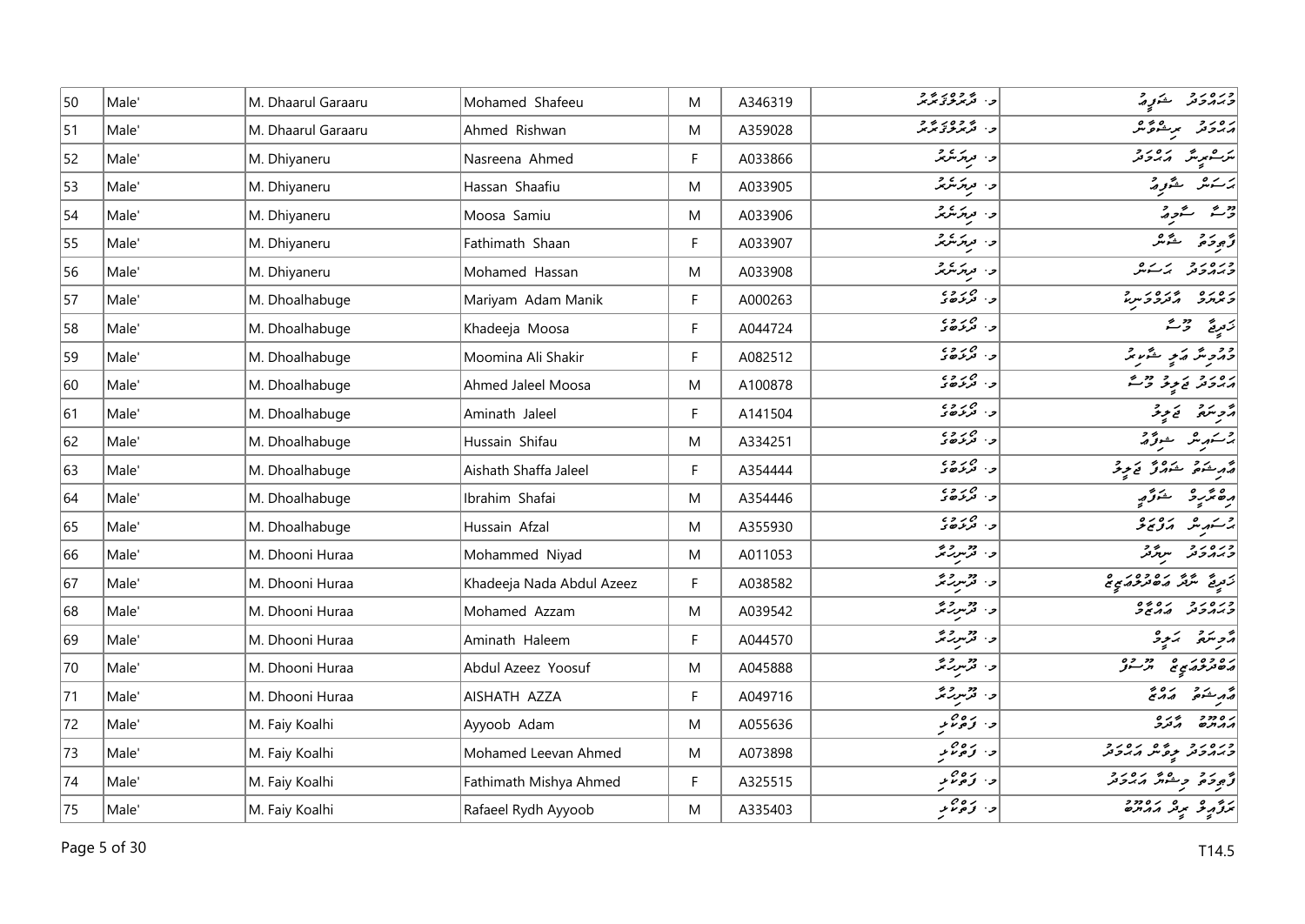| 76  | Male' | M. Fathaha          | Hussain Fahmy            | M         | A007266 | د . ۇەنز                                  | چە ئىكتەر مىش ئۆز <sub>ىچى</sub><br>ئ                                                                |
|-----|-------|---------------------|--------------------------|-----------|---------|-------------------------------------------|------------------------------------------------------------------------------------------------------|
| 77  | Male' | M. Fathaha          | Samiyya Yoosuf           | F         | A051474 | د . ۆەپر                                  | سكره ويداده ويستور                                                                                   |
| 78  | Male' | M. Fathaha          | Mohamed Haameem Waheed   | ${\sf M}$ | A051915 | د . ۇەنز                                  | ورەرو مەد ئەر ئەر                                                                                    |
| 79  | Male' | M. Fathaha          | Aishath Nafha            | F         | A063220 | د . ۇەنز                                  | أشهر شده بره بر                                                                                      |
| 80  | Male' | M. Fathaha          | Mariyam Shifhina         | F         | A071917 | د . ۇەنز                                  | وتروده المورانة                                                                                      |
| 81  | Male' | M. Fathaha          | Fathimath Junaina        | F         | A100411 | ە . ئەنگە                                 | أَوْجِرْ حَمْدِ مِنْ مِنْ                                                                            |
| 82  | Male' | M. Fathaha          | Loolua Waheed            | F         | A102919 | د . ۇەنز                                  | وووو كريز                                                                                            |
| 83  | Male' | M. Fathaha          | Aminath Shiyana          | F         | A102920 | د . نوَه پَرَ                             | أأرجو ستريتهم المستورثين                                                                             |
| 84  | Male' | M. Fathaha          | Ahmed Izz Ijaz           | ${\sf M}$ | A166362 | د . ۇەنە                                  | - 22 23 222                                                                                          |
| 85  | Male' | M. Fathaha          | Ahmed Bassam             | ${\sf M}$ | A167090 | د . ۇەنز                                  | ره د ده در                                                                                           |
| 86  | Male' | M. Fathaha          | Mohamed Iyan Ijaz        | M         | A330367 | د . ۇەن                                   | ورەرو مەر مەر                                                                                        |
| 87  | Male' | M. Fehi Faiy        | JUHAINA AJWAAD           | F         | A037799 | ه<br>د کردگاه                             | في تركيب من المتحدة المحمد المحمد المحمد المحمد المحمد المحمد المحمد المحمد المحمد المحمد المحمد الم |
| 88  | Male' | M. Fehi Faiy        | JOOLIYA AHMED            | F         | A037802 | والمؤردة وكالمح                           | دد به بره برو<br>اقع فرمز المربر و مر                                                                |
| 89  | Male' | M. Fehi Faiy        | Aminath Yumna            | F         | A037811 | د· ڈرزه                                   | أأدجني الروائر                                                                                       |
| 90  | Male' | M. Fehi Faiy        | Luiza                    | F         | A060613 | و· ؤرده.                                  | لخرمج                                                                                                |
| 91  | Male' | M. Fehi Faiy        | Ahmed Samal              | ${\sf M}$ | A068714 | و· ڈرن <b>گ</b> و                         | پروژبر<br>سەدە بىر                                                                                   |
| 92  | Male' | M. Fehi Faiy        | Mariyam Naifeen Anees    | F         | A070829 | و· ؤرِزَةْ                                | د بر مرکز مرکز مرکز مرکز میران                                                                       |
| 93  | Male' | M. Fehi Faiy        | Fathimath Nadhyaan Anees | F         | A340966 | و· ۇرۇۋ                                   | و دو ره وه کمی                                                                                       |
| 94  | Male' | M. Fehivina Vaadhee | Habeeb Hassan            | M         | A047129 | <i>و· ؤروبيرَ</i> وُمِدٍ                  | بَرُحوحَ بَرَسَدَسَ                                                                                  |
| 95  | Male' | M. Fehivina Vaadhee | Aishath Shimla           | F         | A163096 | <mark>و· ڈر<sub>یو</sub>بئر ءَّبرِ</mark> | أأرشكم شروقه                                                                                         |
| 96  | Male' | M. Fehivina Vaadhee | Ibrahim Naajihu          | ${\sf M}$ | A250828 | و· ڈر <sub>ِ</sub> ومر ڈىر                | وە ئۈرۈ<br>سگھ پر                                                                                    |
| 97  | Male' | M. Fehivina Vaadhee | Nazmeel                  | ${\sf M}$ | A312056 | و· وُرِهِ مَرَ وَّمَدٍ                    | بترچ چونځه                                                                                           |
| 98  | Male' | M. Fehivina Vaadhee | Fathimath Najulaa        | F         | A312058 | و· ؤرپویئر وٌّمْدٍ                        | و و د و د و و                                                                                        |
| 99  | Male' | M. Fehivinage       | Ubaidulla Naif           | ${\sf M}$ | A023270 | <sub>و</sub> . ۇر <sub>و</sub> مۇ         | حەم قراللە شمېر ئى                                                                                   |
| 100 | Male' | M. Fehivinage       | Abdulla Naif             | M         | A034715 | و· ۇروپىدى                                | ىتىدۇ<br><mark>برء تر</mark> الله                                                                    |
| 101 | Male' | M. Fehivinage       | Fathimath Humam          | F         | A057197 | <sub>و</sub> . ۇر <sub>ومىر</sub> ى       | $rac{1}{55}$ $rac{2}{5}$                                                                             |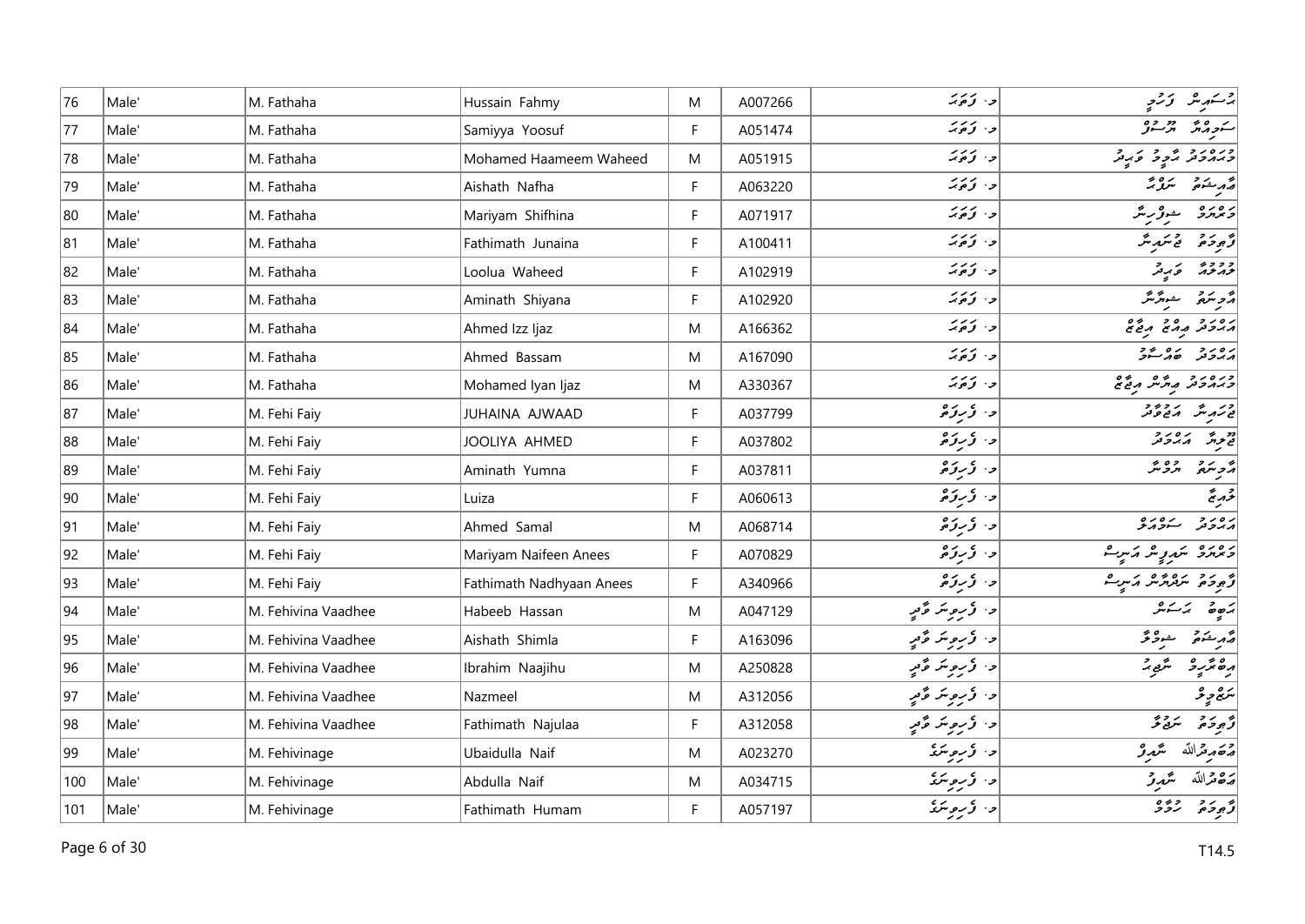| 102 | Male' | M. Fehivinage  | Adam Naif           | M           | A057198 | <sub>ح</sub> . ئۇر <sub>ى</sub> رىئىدىگ | ىئىد ۋ<br>ء ر ه<br>مرگر                                              |
|-----|-------|----------------|---------------------|-------------|---------|-----------------------------------------|----------------------------------------------------------------------|
| 103 | Male' | M. Fehivinage  | Ibrahim Naaif       | M           | A075054 | <sub>و: ت</sub> ۇر <sub>ە</sub> يىڭ     | $rac{2}{3}$<br>سڭە بۇ                                                |
| 104 | Male' | M. Fehivinage  | Ali Naif            | M           | A138613 | و· ۇروپىدى                              | أەسم سىمبرقر                                                         |
| 105 | Male' | M. Fehivinage  | Mariyam Aala Naif   | F           | A148524 | <i>و<sub>: قرمرمومتن</sub></i> دُ       | دەرە بۇ ئەر                                                          |
| 106 | Male' | M. Fiyusha     | Aminath Hima        | F           | A012801 | او. وېژمنځه                             | رژ<br>أروبترة                                                        |
| 107 | Male' | M. Fiyusha     | Mariyam Shifa       | $\mathsf F$ | A012977 | د. وگرگ                                 | ر ه بر ه<br><del>د</del> بربر د<br>شەرىچ                             |
| 108 | Male' | M. Fiyusha     | Fathimath Shifaza   | F           | A022815 | د. وگرگ                                 | شەۋىج<br>و <sub>م</sub> ور د                                         |
| 109 | Male' | M. Fiyusha     | Aishath Shifana     | $\mathsf F$ | A093602 | ار. وېژگی<br>—                          | ۇرمۇش سۆزىگە                                                         |
| 110 | Male' | M. Fiyusha     | Mariyam Inan Zaheen | F           | A166326 | د. وبژیځه                               | دورو مشره ټړند                                                       |
| 111 | Male' | M. Habarumaage | Mohamed Ismail      | M           | A036990 | ر د ده د د<br>د . ره برو د              | ورەرو بەسكە ئەيد                                                     |
| 112 | Male' | M. Habarumaage | Mohamed Hameed      | M           | A058348 | ر د د ه ،<br>د ۱ رکابود د               | ورەرو پەرە                                                           |
| 113 | Male' | M. Habarumaage | Rasheeda Easa       | F           | A084651 | ر د د ه ،<br>د ۱ رکابود د               | ىرىدىر مايىسى<br>مەسىم                                               |
| 114 | Male' | M. Habarumaage | Ahsan Rasheed       | M           | A130841 | ر د د ه ،<br>د ۱ رکابود د               | روك كالمر المركب وتر                                                 |
| 115 | Male' | M. Habarumaage | Aishath Rasheeda    | F           | A148607 | ر د ده د.<br>د گ                        | ر<br>مگر شکور محرشونگر                                               |
| 116 | Male' | M. Habarumaage | Adam Rifau          | M           | A319190 | و . شەھ بود ئ                           | أزوه برؤة                                                            |
| 117 | Male' | M. Habarumaage | Mariyam Rasheeda    | F           | A319218 | ر د د و د ،<br>د ۱ رکارد د              | رەرە يەجە                                                            |
| 118 | Male' | M. Habarumaage | Ibrahim Arshad      | M           | A342536 | ر د د ه ،<br>د ۱ رکابود د               | رە ئرىرو كەرگەر                                                      |
| 119 | Male' | M. Hanifaru    | Mohamed Rasheed     | M           | A026966 | د . ئەس <i>رىگە</i>                     | ورەرو كەنبەتى                                                        |
| 120 | Male' | M. Hanifaru    | Abbas Dhon Manik    | M           | A059761 | <mark>ى ئەرىرىم</mark>                  | גם כם מסגרת                                                          |
| 121 | Male' | M. Hanifaru    | Mohamed Faisal      | M           | A062990 | وستمبرونتر                              | ورەرد ۋەجۇ                                                           |
| 122 | Male' | M. Hanifaru    | Aminath Suneeza     | $\mathsf F$ | A071899 | ە - ئەسىرىم                             | سەمىرىتج<br>ړ څر سرچ                                                 |
| 123 | Male' | M. Hanifaru    | Ahmed Faisal        | M           | A071900 | د . ئەس <i>رىگە</i>                     | رەرد ۋەبىر                                                           |
| 124 | Male' | M. Hanifaru    | Fathmath Sifza      | F           | A071901 | <mark>و، ئەيرىم</mark> گە               | ژوځو سره                                                             |
| 125 | Male' | M. Hanifaru    | Aishath Ahmed       | F           | A072028 | ە - ئەسىرىمى                            | بر 2 ر ح<br>م <i>ر</i> بر <del>و</del> تر<br>و گرم شو د<br>مرکز شو ه |
| 126 | Male' | M. Hanifaru    | Abdulla Shan        | M           | A124723 | <mark>ء<sub>َ</sub>، رَسِرَت</mark> ر   | ەھىراللە<br>ىشەھر                                                    |
| 127 | Male' | M. Hanifaru    | Ahmed Almaau        | M           | A242631 | ە - ئەسرىگە                             | גפני גפייני                                                          |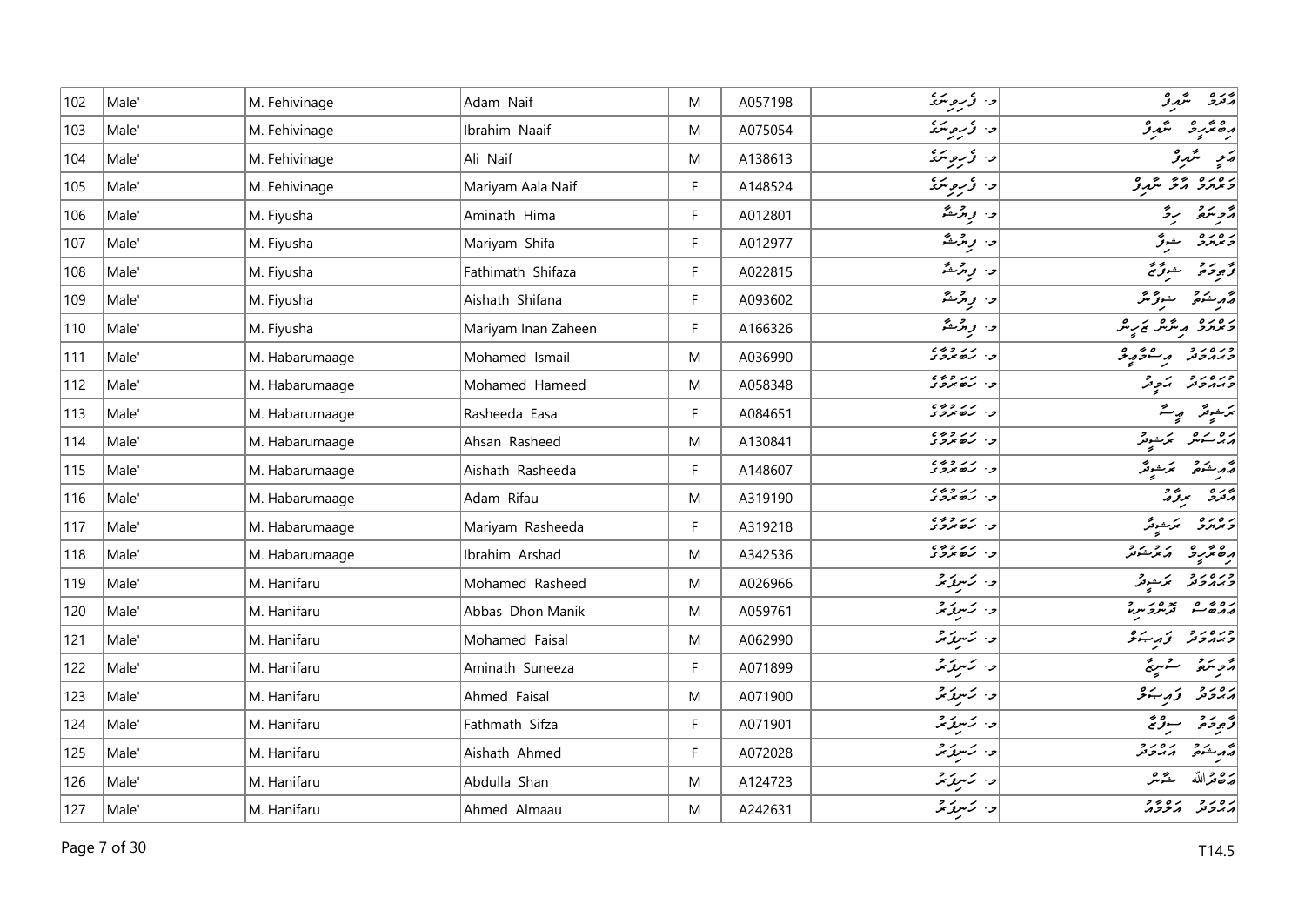| 128 | Male' | M. Happy Future     | Aishath Nahidha        | F  | A042226 | <sub>و:</sub> گ <sub>و</sub> پوههم مر    | أقهر مشهور متربرقد                                                                                                        |
|-----|-------|---------------------|------------------------|----|---------|------------------------------------------|---------------------------------------------------------------------------------------------------------------------------|
| 129 | Male' | M. Happy Future     | Ahmed Shammoon         | M  | A167630 | <sub>و:</sub> گ <sub>رو</sub> و پرمخ مر  | ره رو در ده ده و.<br>م.رو تر شو <i>وم</i> س                                                                               |
| 130 | Male' | M. Happy Future     | Layaal Hassan Shareef  | F  | A333799 | د ۰ زېږد چوړم                            | تزروها برسكار المشهرو                                                                                                     |
| 131 | Male' | M. Happy Life       | Ismail Ibrahim         | M  | A010385 | <sub>و</sub> . ژ <sub>وپخ</sub> رو       | ر عۇرپۇ رەترىرى                                                                                                           |
| 132 | Male' | M. Happy Life       | LATHEEFA IBRAHIM       | F. | A026742 | د کوپوکرو                                | دە ئۈرۈ<br>ځږوگر                                                                                                          |
| 133 | Male' | M. Happy Life       | Adam Ibrahim           | M  | A026743 | د کوپوکرو                                | وە ئەرۋ<br>پر ره<br>د تر ژ                                                                                                |
| 134 | Male' | M. Happy Life       | Hafeeza Ibrahim        | F  | A026744 | د. ئۇنۇرۇ                                | بَرَوٍ وَصَحَرِ وَ                                                                                                        |
| 135 | Male' | M. Happy Life       | Ibrahim Moosa Fulhu    | M  | A042734 | د کړې تروگړو                             | دو ه د د د<br>تر سگولو لر<br>ە ھەترىر <i>2</i>                                                                            |
| 136 | Male' | M. Happy Life       | Shamila Ibrahim        | F  | A052817 | <sub>و</sub> . ئ <sub>ۇي</sub> ۇرۇ       | ڪ پر گر<br>ەرھەترىر <sup>ى</sup>                                                                                          |
| 137 | Male' | M. Happy Life       | Fareedha Ibrahim       | F  | A113269 | د. ژږدورو                                | تر مرتز مەھ ئىر ئ                                                                                                         |
| 138 | Male' | M. Happy Life       | Mohamed Amaan          | M  | A370230 | د. ئېرچەرۇ                               | ورەر د پرو                                                                                                                |
| 139 | Male' | M. Himaa            | Abdulla Adam           | M  | A069747 | و۰ بردٌ                                  | مَدْهِ مِنْ اللَّهُ مُرْمَرِ                                                                                              |
| 140 | Male' | M. Himaa            | Fathimath Hanaan       | F  | A097363 | وسرونج                                   | ۇي <sub>ج</sub> و ئەرمىسى ئىشكى ئىستى ئىستى ئىستى ئىستى ئىستى ئىشكى ئىستى ئىشكى ئىستى ئىستى ئىستى ئىستى ئىستى ئىستى ئىستى |
| 141 | Male' | M. Himaa            | Mohamed Hameem         | M  | A354704 | و- بروٌ                                  | ورەرو رو                                                                                                                  |
| 142 | Male' | M. Hiyaafinige      | Moosa Adam             | M  | A023109 | د· رگرو سرگه                             | اد مع مداره<br>احراب مدارد                                                                                                |
| 143 | Male' | M. Hudhufaiy        | Abdul Rasheed          | M  | A069385 | و . ووره<br>و . رفروج                    | ر ه و ه ر<br>د کانگرد بگرشونگر                                                                                            |
| 144 | Male' | M. Hudhuhudhaa      | Abdulla Rasheed        | M  | A056940 | و٠ رودونژ                                | رەقماللە ئىشىر                                                                                                            |
| 145 | Male' | M. Hudhuhudhaa      | Mohamed Mazeen Abdulla | M  | A370345 | و٠ رودونژ                                | ورورو و به مروورالله                                                                                                      |
| 146 | Male' | M. Hudhuhudhaa Aage | Ahmed Rasheed          | M  | A054178 |                                          |                                                                                                                           |
| 147 | Male' | M. Hudhuhudhaa Aage | Mohamed Ahmed          | M  | A146841 | و و و و پر و ،<br>و ۰ کترنرتر <i>و</i> گ | כנסגב גםגב<br>כגמבת הגבת                                                                                                  |
| 148 | Male' | M. Hudhuhudhaaqe    | Ibrahim Rasheed        | M  | A025912 | و و و و د و<br>و ۰ رتورتوی               | رە ئرىر ئىن ئىشىر                                                                                                         |
| 149 | Male' | M. Hudhuhudhaage    | Hassan Rasheed         | M  | A032234 | و د ووړ .<br>و۰ رتورتون                  | ر<br>رکامل ایرکسومر                                                                                                       |
| 150 | Male' | M. Hudhuhudhaage    | Jameela                | F  | A036838 |                                          | تع تر تخر                                                                                                                 |
| 151 | Male' | M. Hudhuhudhaage    | Ahmed Shifan Ibrahim   | M  | A050489 | و و و و پر<br>و۰ کوترن                   | رەر دېم جوژنگر مەھرىرد                                                                                                    |
| 152 | Male' | M. Hudhukuri        | Shareefa Moosa Mohamed | F  | A056467 | وستقرم مر                                | شهرو ومعدود وره دو                                                                                                        |
| 153 | Male' | M. Hunaru           | Abbas Ali              | M  | A001531 | ە - رشىرىم                               | رەپ ئە                                                                                                                    |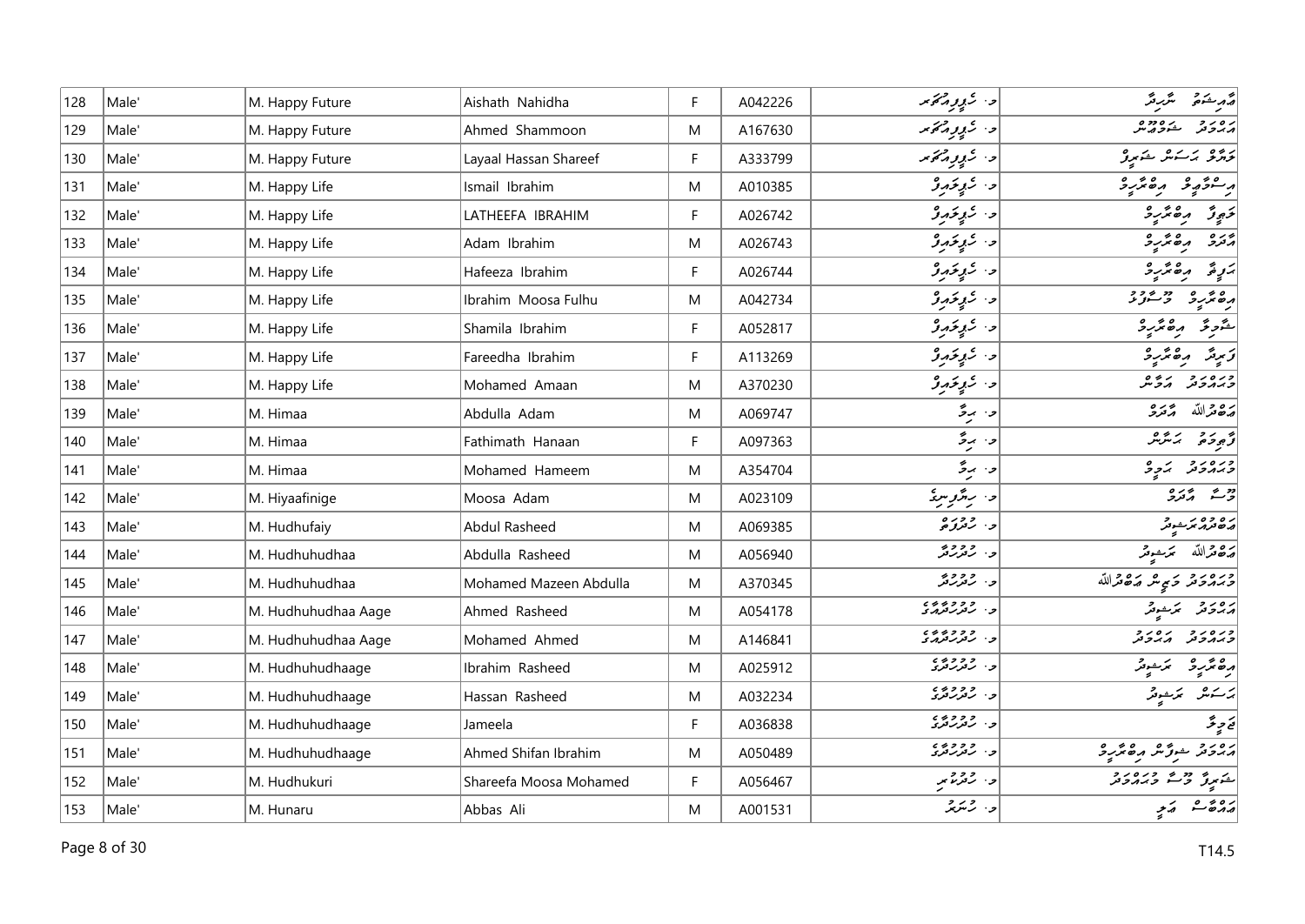| 154 | Male' | M. Hunaru        | Ismail Sobah           | M  | A034016 | والمرجميز                          | $282 + 282$                           |
|-----|-------|------------------|------------------------|----|---------|------------------------------------|---------------------------------------|
| 155 | Male' | M. Hunaru        | Aishath Hudha          | F  | A056410 | وسيمترج                            | $rac{2}{\sqrt{2}}$                    |
| 156 | Male' | M. Hunaru        | Ali Shujau             | M  | A141768 | والمرجميز                          | أوكمني المستوفية وكالمحمد             |
| 157 | Male' | M. Hunaru        | Mausooma Abbas         | F  | A159625 | وسيمتر                             | رەپچە<br>ر د دو.                      |
| 158 | Male' | M. Hunaru        | Muslima Abbas          | F  | A159626 | وسيمترجر                           | 2501<br>ۇ س <sub>ى</sub> رىچە         |
| 159 | Male' | M. Hunaru        | Ilyas Ali              | M  | A319184 | والمرجميز                          | أرقهر شقيم                            |
| 160 | Male' | M. Hunaru        | Rahma Abbas            | F  | A325337 | والمرجميز                          | رەپ رەپ                               |
| 161 | Male' | M. Hunaru        | Mausoom Abbas          | M  | A369229 | والمرجميز                          | 0.401<br>ر د ده ه                     |
| 162 | Male' | M. Hunaru        | Samah Abbas            | M  | A389675 | والمرجميز                          | 2501022                               |
| 163 | Male' | M. Hurendhoo     | Fathmath Jeehan Saleem | F  | A024043 | و ، و و و و<br>و ، ر بوسرتو        | وتجوحا ويرشد سودة                     |
| 164 | Male' | M. Hurendhoo     | Aishath Najwa          | F. | A026616 | و ، و و و و<br>و ، ر بوسرتو        | حمد شده سرور<br>مرشوم سرور            |
| 165 | Male' | M. Hurendhoo     | Madheeha Moosa         | F  | A053637 | و ، ار و و و<br>و ، ار مرس         | دَ پرته وحت                           |
| 166 | Male' | M. Hurendhoo     | Reehan Saleem          | F  | A057541 | و ، و و و ود<br>و ، ر بوسرلو       | ىرتەش سەردۇ                           |
| 167 | Male' | M. Hurendhoo     | Jalala Saleem          | F  | A057542 | و ، او و و د<br>و ، ار مرس         | ئەنزىق سەرد                           |
| 168 | Male' | M. Hurendhoo     | Khadeeja Tholala       | F  | A057543 | و ، او و و د<br>و ، ار مرس         | أرَسِيعٌ بِمَرْتَحَرَّ                |
| 169 | Male' | M. Hurendhoo     | Ali Jinah Mohamed      | M  | A132595 | و ، اورود<br>و ، ار بوسرفر         | ار و مرکز دره در د                    |
| 170 | Male' | M. Hurendhoo     | Rafhan Mohamed         | M  | A332785 | و ، و و و ود<br>و ، ر بوسرلو       | رە بور درەر د<br>برزگىر باربار        |
| 171 | Male' | M. Hurendhoo     | Faizaan Mohamed Faisal | M  | A332786 | و ، گرمونو<br>و ، گرمونو           | وَمِعَ مَنْ دَيْرَ دَوْ وَمِنْ يَوْمَ |
| 172 | Male' | M. Iruzuvaage    | Mohamed Adam           | M  | A038090 | و۰ پر چونو <sup>ی</sup>            | ورەر دىرە                             |
| 173 | Male' | M. Iruzuvaage    | Fathmath Sana Mohamed  | F  | A144944 | د . د برج و د ،<br>  د . د برج و د | و دو به وره دو                        |
| 174 | Male' | M. Iruzuvaage    | Hassan Shanoon Mohamed | M  | A341040 | و به مربوع و د<br>و به مربوع و د   | ر کامل کے مرد در در در د              |
| 175 | Male' | M. Iruzuvaamaage | Moomina Adam           | F  | A066095 | و به مردوره و د<br>و به مردوره و   | وجروش بروره                           |
| 176 | Male' | M. Iruzuvaamaage | Fathimath Faiha Ameen  | F  | A326385 | و. م <i>جمع</i> ووي                | وتجوحه وربث كمويثر                    |
| 177 | Male' | M. Kadhurumaa    | Fathimath Ishama       | F  | A037964 | وسلم ووه.                          | أزودة المشر                           |
| 178 | Male' | M. Kadhurumaa    | Ahmed Wijan            | M  | A064724 | وسلم ووه                           | أرەر ئەھقىر                           |
| 179 | Male' | M. Kadhurumaa    | Asjadh Isham           | M  | A080994 | ر د ده.<br>و۰ ماتربرگ              | بر عرو به مشرو                        |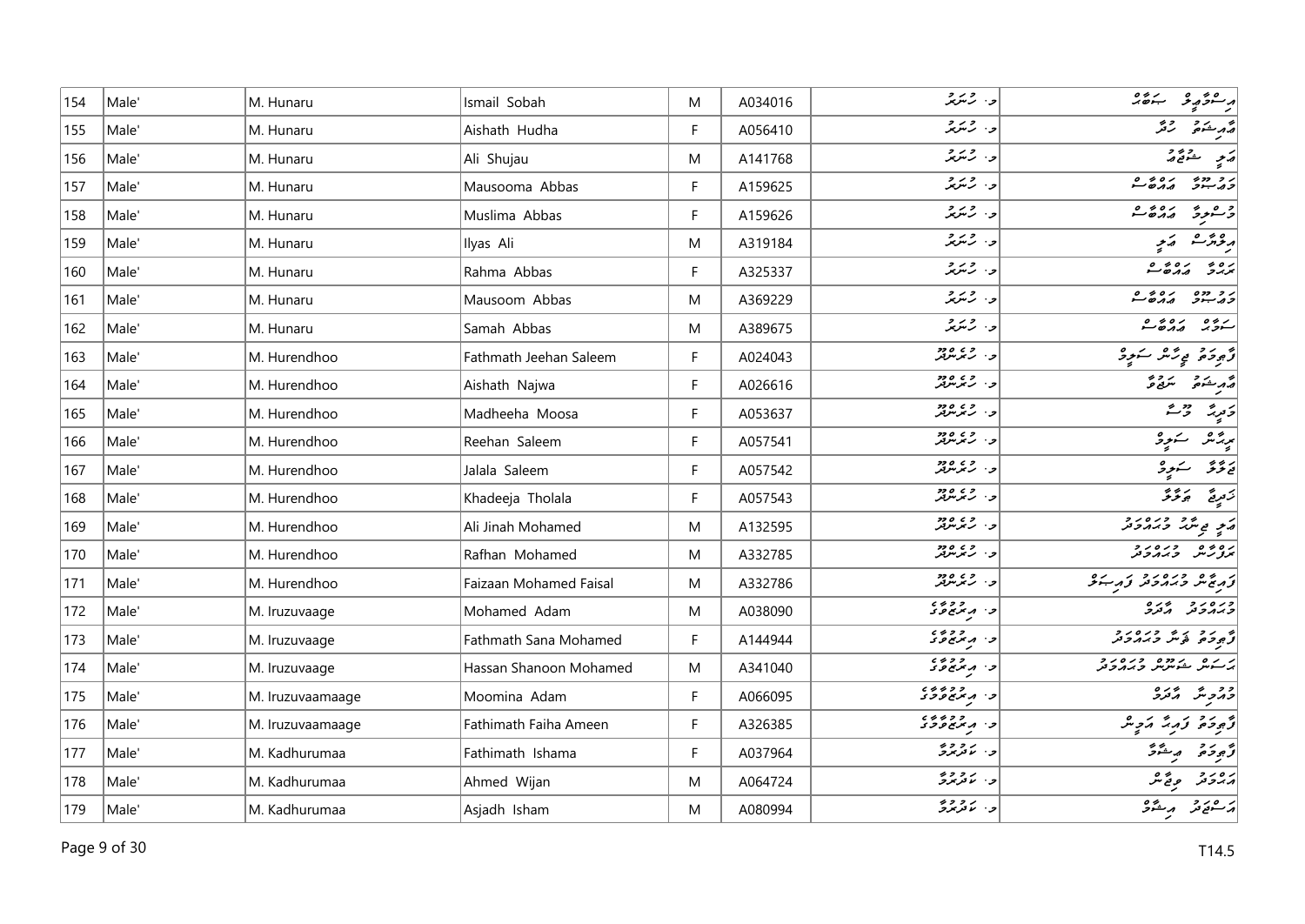| 180 | Male' | M. Kadhurumaa  | Aminath Nishana         | F           | A103544 | وسلم ترويج                                           | سرىشەتگە<br>أأرمرهم                                   |
|-----|-------|----------------|-------------------------|-------------|---------|------------------------------------------------------|-------------------------------------------------------|
| 181 | Male' | M. Kadhurumaa  | Ibrahim Fazeen          | M           | A123764 | ر د ده.<br>و۰ ماتربرگ                                | دە ئەرد<br>ئۇ يې شر                                   |
| 182 | Male' | M. Kadhurumaa  | Tholhath Rishwan        | M           | A153631 | وسلم ووه                                             | ىر شەۋىتر<br>ر ه ر د<br>جوبر <sub>ح</sub>             |
| 183 | Male' | M. Kanmatheege | Ibrahim Mohamed         | M           | A051008 | - مسترجع دي.<br>حسن مسترجع دي.                       | و رە ر د<br><i>د بر</i> گرىز<br>ە ھەترىر <sup>ە</sup> |
| 184 | Male' | M. Kanmatheege | Ali Naxim               | M           | A058259 | و . ئەنىر ۋە                                         | ر<br>مۇستىمبۇر                                        |
| 185 | Male' | M. Kanmatheege | Mohamed Ibrahim Manik   | M           | A084307 | و ، مرو <sub>م و .</sub><br>و ، مرو <sub>م و د</sub> | و ره ر و<br>تر پر تر تر                               |
| 186 | Male' | M. Kanmatheege | Mohamed Iyaash Ibrahim  | M           | A101584 | د . ، ، مر <sub>ح</sub> زم ،                         | כנסגד התפי הסתקפ                                      |
| 187 | Male' | M. Kanmatheege | Ismail Ikaan Ibrahim    | M           | A343298 | د ، ئەنگە چوپچ                                       | مر شرخه د مره شده مره بر در د                         |
| 188 | Male' | M. Kathiriya   | Fathimath Rishmy        | $\mathsf F$ | A001752 | وستمو ببردمجر                                        | وٌمودَهُ برَحْوِ                                      |
| 189 | Male' | M. Kathiriya   | Hussain Rushdy          | M           | A034481 | د . مأمو بر پژ                                       | جرسكور شرائع مرتشقور                                  |
| 190 | Male' | M. Kathiriya   | Mohamed Rushdi          | M           | A034495 | د . مأمو بر پژ                                       | ورەرو ويقور                                           |
| 191 | Male' | M. Kathiriya   | Aishath Rishmee         | $\mathsf F$ | A034498 | د . مأمو بر پژ                                       | وكرشكو برشوح                                          |
| 192 | Male' | M. Kathiriya   | Moosa Rushdee           | M           | A034499 | د ، مأمو برېژ                                        | ودع پرشور                                             |
| 193 | Male' | M. Kathiriya   | Umar Yoosuf             | M           | A035206 | د . مأمومبردگر                                       | כני הרבים<br>הכיני הרבי                               |
| 194 | Male' | M. Kathiriya   | Aminath Rushdi          | $\mathsf F$ | A120618 | ح <sup>.</sup> ئۈم بىرى <i>گ</i>                     | أأزحر سكرهم المتمر يحياني                             |
| 195 | Male' | M. Kathiriya   | Mariyam Rushdi          | F           | A144467 | <sub>ح</sub> . عامو مرورٌ                            | و ه ده د و و د و د                                    |
| 196 | Male' | M. Kathiriya   | Hassan Rushdi           | M           | A332407 | - سأھ بىرەڭر                                         | بر کے مگر شومیں                                       |
| 197 | Male' | M. Kathiriya   | Ahmed Aman Mohamed      | M           | A336807 | ە بە ئەھ <sub>ە بىرى</sub> رگە                       | נסגב גנס כנסגב<br>גמבני גבית במגבני                   |
| 198 | Male' | M. Kathiriya   | Fathimath Rafa Musthafa | F           | A381565 | د ، مأمومبردگر                                       | توجدة برق ومبرد                                       |
| 199 | Male' | M. Keplaa      | Mohamed Shaheer         | M           | A041917 | ى ، ئەۋىچ                                            | ورەرو ئەرچ                                            |
| 200 | Male' | M. Keplaa      | Ismail Shaheer          | M           | A042233 | ە ، ئاۋۇ                                             | رەۋرو خېر                                             |
| 201 | Male' | M. Keplaa      | Abdulla Shaheer         | M           | A051278 | ى ، ئاۋىچ                                            | ره والله خريد                                         |
| 202 | Male' | M. Keplaa      | Ibrahim Shaheer         | M           | A070533 | ى ، ئاۋۇ                                             | ەھترىرى ھەرىر<br>رەمزىرى ھەرىر                        |
| 203 | Male' | M. Keplaa      | Aminath Ali Didi        | $\mathsf F$ | A070534 | ى ، ئاۋىچ                                            | ر<br>در سره در در در                                  |
| 204 | Male' | M. Keplaa      | Hussain Aalif Mohamed   | M           | A307060 | د ، ئاۋۇ                                             | י הודע היו כנסגב                                      |
| 205 | Male' | M. Keplaa      | Mohamed Shazin Shaheer  | M           | A332752 | ى بىرە ئە                                            | ورەرو شەپرىر شەرىر                                    |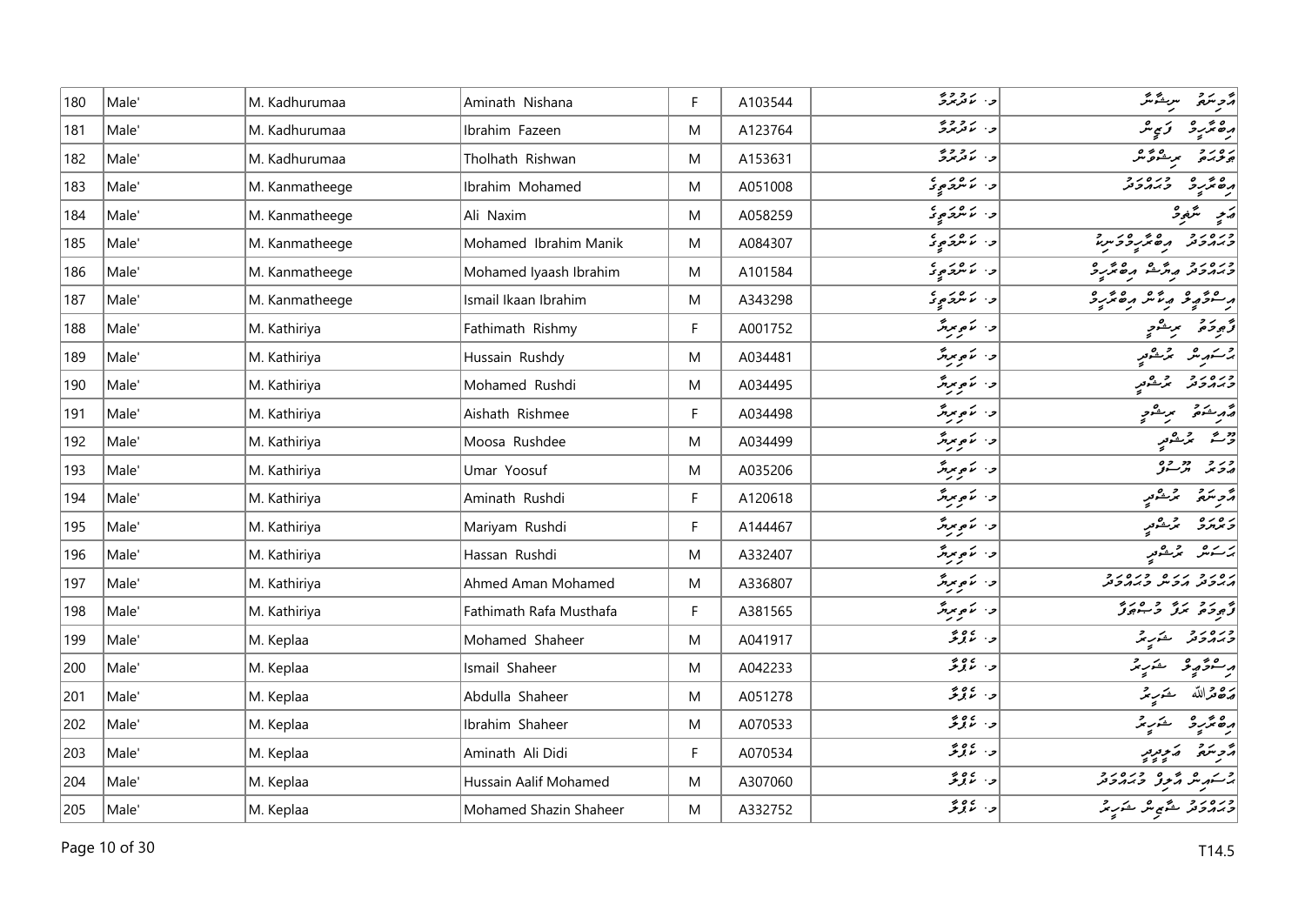| 206 | Male' | M. Kidhaa                  | Abdul Razzaq                   | M           | A058861 | د . روتر<br>م                     | ر ٥ ر ٥ ر ٥ ر <u>٥</u><br>۵ ر <i>۵ تر ۸ بر ۸ ج</i> تر                                                                                                                                                                           |
|-----|-------|----------------------------|--------------------------------|-------------|---------|-----------------------------------|---------------------------------------------------------------------------------------------------------------------------------------------------------------------------------------------------------------------------------|
| 207 | Male' | M. Kidhaa                  | Abdul Ghani                    | M           | A089961 | و· مەنگە                          | ره وه د سر                                                                                                                                                                                                                      |
| 208 | Male' | M. Kidhaa                  | Mohamed Musfir                 | M           | A153844 | و· مەتگ                           | כנה ביטר ביטר ב                                                                                                                                                                                                                 |
| 209 | Male' | M. Kidhaa                  | Abdul Sameeu Abdul Razzaq      | M           | A320884 | و· مەنگ                           | נסכם ג כ גםכם גם בם<br>גיש בנג הב גיש באומי באיש                                                                                                                                                                                |
| 210 | Male' | M. Kidhaa                  | Rifa Abdul Razzaq              | F           | A365723 | و۰ مەتگ                           |                                                                                                                                                                                                                                 |
| 211 | Male' | M. Kidhaa                  | Nishaf Abdul Ghani             | M           | A376605 | و· مەنگە                          | ړه وه پر سر<br>اسرىشۇ                                                                                                                                                                                                           |
| 212 | Male' | M. Kidhaa                  | Minath Abdul Ghanee            | $\mathsf F$ | A385354 | و۰ مەتگ                           | - 2707 - 2707 - 2707 - 2707 - 2707 - 2707 - 2707 - 2807 - 2807 - 2807 - 2807 - 2807 - 2807 - 2807 - 2807 - 280                                                                                                                  |
| 213 | Male' | M. Kidhaa                  | Sunaid Abdul Razzaq            | M           | A390967 | و· مەنگ                           | 24010201 212                                                                                                                                                                                                                    |
| 214 | Male' | M. Laalbaaghu Irumatheebai | Ahmed Hassan Manik             | M           | A060297 | د. گر <i>گره زم ترونوه د</i>      | גפגב האולי ביותר ביותר ביותר ביותר ביותר ביותר ביותר ביותר ביותר ביותר ביותר ביותר ביותר ביותר ביותר ביותר ביו<br>המוכנים ביותר ביותר ביותר ביותר ביותר ביותר ביותר ביותר ביותר ביותר ביותר ביותר ביותר ביותר ביותר ביותר ביותר |
| 215 | Male' | M. Laalbaaghu Irumatheebai | Aminath Nahuza                 | F           | A060299 |                                   | لأحر يترة<br>سرويح                                                                                                                                                                                                              |
| 216 | Male' | M. Laalbaaghu Irumatheebai | Anifa Hassan                   | F           | A078918 | - ללפור הלקסת                     | ۇسۇ ئەسكىر                                                                                                                                                                                                                      |
| 217 | Male' | M. Laalbaaghu Irumatheebai | Aishath Niusha                 | F           | A123835 | - הבנה הבביקסת                    | وكرشكو سروشة                                                                                                                                                                                                                    |
| 218 | Male' | M. Laalbaaghu Irumatheebai | Mariyam Nasha                  | F           | A150235 |                                   | ر ه ر ه<br><del>و</del> بربرو<br>سريس                                                                                                                                                                                           |
| 219 | Male' | M. Laalbaaghu Irumatheebai | FATHIMATH ISMAIL               | F           | A342182 | ב יצבסת הבנים ה                   | ژُودَهُ پرَ دُوُږِ دُ                                                                                                                                                                                                           |
| 220 | Male' | M. Laalbaaghu Irumatheebai | Hassan Ahsan                   | M           | A365652 | د گروه د د برو <sub>مو</sub> ه د  | يزككش المرز كالكر                                                                                                                                                                                                               |
| 221 | Male' | M. Laalu Baagh             | Ahmed Shaheer                  | M           | A054131 | و . نۇنوھۇر                       | رەر ئىرىر                                                                                                                                                                                                                       |
| 222 | Male' | M. Maabageechaage          | Aishath Mufthiyaz              | F           | A039399 | و . وگه <sub>کم</sub> کار د       | وكرمشكا والتحافي                                                                                                                                                                                                                |
| 223 | Male' | M. Maabageechaage          | Mariyam Shamla                 | F           | A111065 | -<br> - دڅه <sub>کم</sub> ې کوی   | ره ره ده و<br><del>و ب</del> ربرو شو <del>ر</del> و                                                                                                                                                                             |
| 224 | Male' | M. Maabageechaage          | Mohamed Zihufaan               | M           | A111066 | <br> - د څه <sub>کو</sub> نځۍ     | ورەرو پروگر                                                                                                                                                                                                                     |
| 225 | Male' | M. Maabageechaage          | Latheefa Mohamed               | F           | A120264 | و . و څونه و د کار د              | و ره ر و<br><i>و پر</i> و تر<br>ځوړتځ                                                                                                                                                                                           |
| 226 | Male' | M. Maabageechaage          | Ahmed Izfahaan                 | M           | A154809 | و . وگه د ده و<br>و . وگه د ده د  | برەرد مەزرىمى                                                                                                                                                                                                                   |
| 227 | Male' | M. Maabageechaage          | Hawwa Hudha Rasheed            | F           | A362894 | و . وگه د ده د کار د              | ره په وي کرشونگر                                                                                                                                                                                                                |
| 228 | Male' | M. Maabageechaage          | <b>Fathimath Meeraas Ahmed</b> | F           | A387562 | د به څه نوکوي<br>  د به څه څه کوي | وتجوجهم ويرهم متحاجر                                                                                                                                                                                                            |
| 229 | Male' | M. Maafaru                 | Ahmed Musthofa                 | M           | A012652 | و . وَوَتَر                       | ره د د وره<br>پرېدر تر بنجونې                                                                                                                                                                                                   |
| 230 | Male' | M. Maafaru                 | Aminath Juweriya               | F           | A024759 | و . وَوَتَر                       | أزويته وتربير                                                                                                                                                                                                                   |
| 231 | Male' | M. Maafaru                 | Khadeeja Shabana               | F           | A036103 | و . وَوَتَر                       | رَسٍ جَمَعَ اللَّهُ                                                                                                                                                                                                             |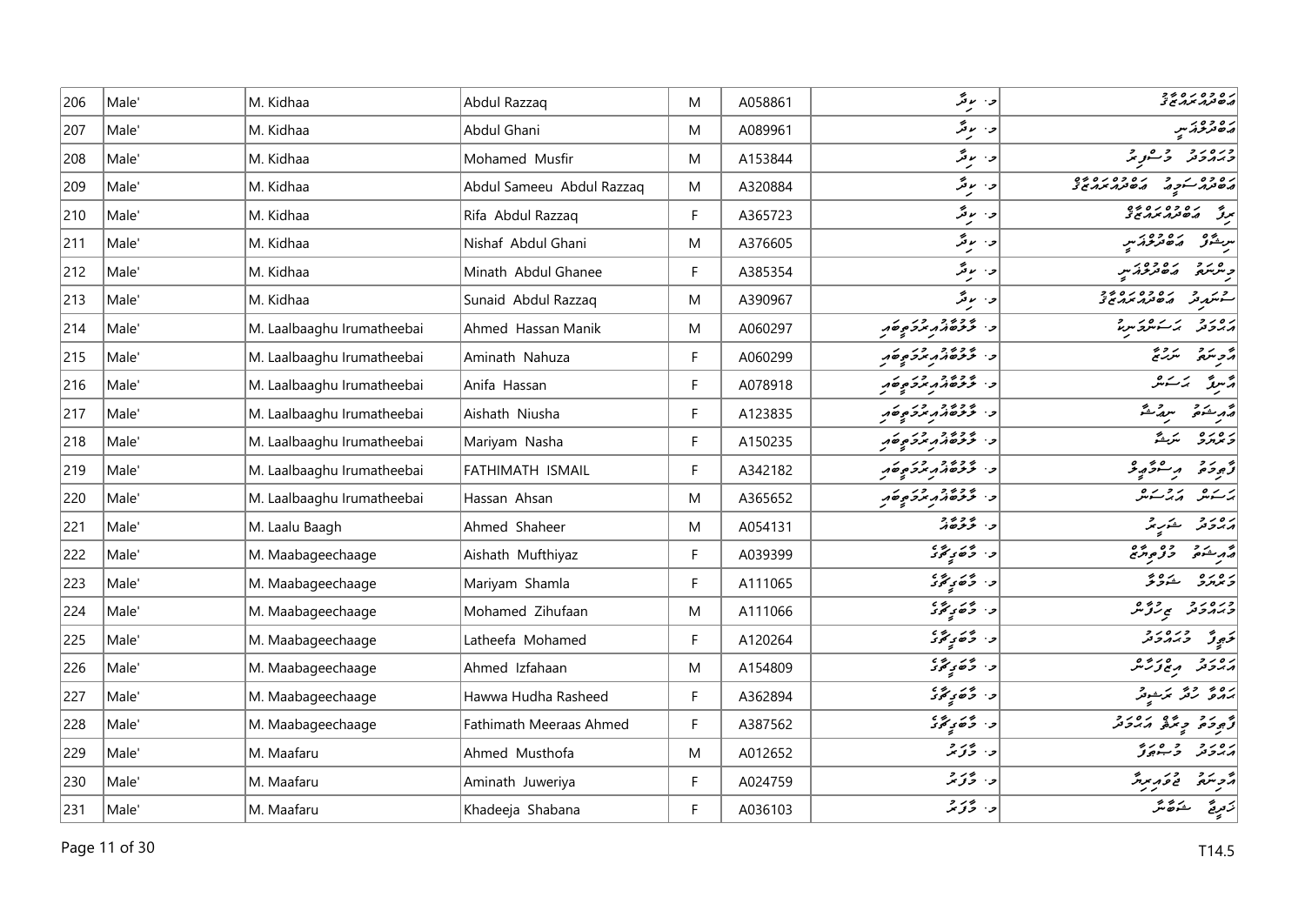| 232 | Male' | M. Maafaru       | Aishath Hassan            | F         | A036104 | د . وٌتوَ تر                    | أقرم شكوهم المركب مكر                                                                                                                                                                                                            |
|-----|-------|------------------|---------------------------|-----------|---------|---------------------------------|----------------------------------------------------------------------------------------------------------------------------------------------------------------------------------------------------------------------------------|
| 233 | Male' | M. Maafaru       | Abdulla Shamoon Ali       | M         | A071293 | وسمجة كميمر                     | برە داللە خەدە مەر                                                                                                                                                                                                               |
| 234 | Male' | M. Maafaru       | Ismail Hamdhoon           | M         | A103131 | ا د به نوکويتر                  | و صوره ده ده ده د                                                                                                                                                                                                                |
| 235 | Male' | M. Maahinna      | Fathmath Hassan           | F         | A055705 | <sub>و</sub> . ڈریٹریئر         | ۇ بۇر ئەسكىر                                                                                                                                                                                                                     |
| 236 | Male' | M. Maahinna      | Ibrahim Waheed            | M         | A055706 | د بە ئار بارىكە                 | رە ئرىر ئىرىر                                                                                                                                                                                                                    |
| 237 | Male' | M. Maahinna      | Adam Waheed               | M         | A074896 | ە بە ئۇر ئەرىكە                 | وره درو                                                                                                                                                                                                                          |
| 238 | Male' | M. Maahinna      | Hassan Waheed             | ${\sf M}$ | A098374 | و. ژٌرِ عربئر                   | برسەش ئەرىر                                                                                                                                                                                                                      |
| 239 | Male' | M. Maahinna      | Aishath Waheeda           | F         | A100659 | د . گرېگونکر                    |                                                                                                                                                                                                                                  |
| 240 | Male' | M. Maahinna      | Moosa Waheed              | M         | A100660 | و• ځرینګر                       | دو شده انداد در در انداد کردند.<br>در سنگاه انداز کاروند                                                                                                                                                                         |
| 241 | Male' | M. Maahinna      | Mariyam Waheeda           | F         | A157671 | د· ڈریگریٹر                     | دەرە دېڭر                                                                                                                                                                                                                        |
| 242 | Male' | M. Maahinna      | Hussain Waheed            | M         | A157672 | د. ڈریگریز                      | برستهر شركته وتباريخه                                                                                                                                                                                                            |
| 243 | Male' | M. Maahinna      | Abdulla Waheed            | ${\sf M}$ | A319059 | د . د څر مرمتر                  | برة قرالله عربه قر                                                                                                                                                                                                               |
| 244 | Male' | M. Maaleyge      | Aishath Hassan            | F         | A043949 | و به عنوان<br>و گرو             | ە ئەستىق ئەسكىش                                                                                                                                                                                                                  |
| 245 | Male' | M. Maaleyge      | Hassan Dawood             | ${\sf M}$ | A056296 | و . نوی .<br>و . نوموی          |                                                                                                                                                                                                                                  |
| 246 | Male' | M. Maaleyge      | Mohamed Hassan            | ${\sf M}$ | A057951 | و . نوی .<br>و . نوموی          | ورەرو پرىش                                                                                                                                                                                                                       |
| 247 | Male' | M. Maaleyge      | Adam Naseer               | ${\sf M}$ | A080882 | و به عنوان<br>و گرو             | أوره سكب و                                                                                                                                                                                                                       |
| 248 | Male' | M. Maaleyge      | Thoaha Hassan             | M         | A338628 | و به عنوان<br>و گرو             | ۇر ئەسكىر                                                                                                                                                                                                                        |
| 249 | Male' | M. Maaleyge Aage | Nishana Ahmed             | F         | A160272 | و به وده و و<br>و به مرکز در و  | س شگس کار دیگر در                                                                                                                                                                                                                |
| 250 | Male' | M. Maaleyge Aage | Nasheed Ahmed             | ${\sf M}$ | A272037 | و به عن و و د<br>و به مرکز در ی | پرشونز - در در در در در در ا                                                                                                                                                                                                     |
| 251 | Male' | M. Maaleyge Aage | Nasheedha Ahmed           | F         | A272638 | و به عن د و د<br>و به مرکز د ک  | سَرَسْوِمَرَ - 12 در و                                                                                                                                                                                                           |
| 252 | Male' | M. Maaleyge Aage | Ahmed Naushaadhu Ali      | M         | A365769 | و به وده و و<br>و به مرد و د    | גם גד גד הבי הב                                                                                                                                                                                                                  |
| 253 | Male' | M. Maaleyge Aage | Mohamed Nuhadhu Ali       | M         | A372503 | و به عن و و د<br>و به مرموند و  | ورەرو وود دىگر                                                                                                                                                                                                                   |
| 254 | Male' | M. Maaru         | Hajara Gubaid             | F         | A038041 | د کمیمر                         | بور بود در در در بالاسترات به بالاسترات به بالاسترات بالاسترات بالاسترات بالاسترات بالاسترات بالاسترات بالاستر<br>مربع بالاسترات بالاسترات بالاسترات بالاسترات بالاسترات بالاسترات بالاسترات بالاسترات بالاسترات بالاسترات بالاس |
| 255 | Male' | M. Maaru         | Amathulla Mohamed Rasheed | F         | A081624 | د گمی                           | أرزوالله وبرودو بمشوقر                                                                                                                                                                                                           |
| 256 | Male' | M. Maaru         | Mariyam Rasheeda          | F         | A081859 | والمتحيم                        | و ه د ه ه پرشونگر                                                                                                                                                                                                                |
| 257 | Male' | M. Maaru         | Nasrulla Mohamed Rasheed  | M         | A092056 | والمتحيم                        | بترب وتالله وبرودور برحومر                                                                                                                                                                                                       |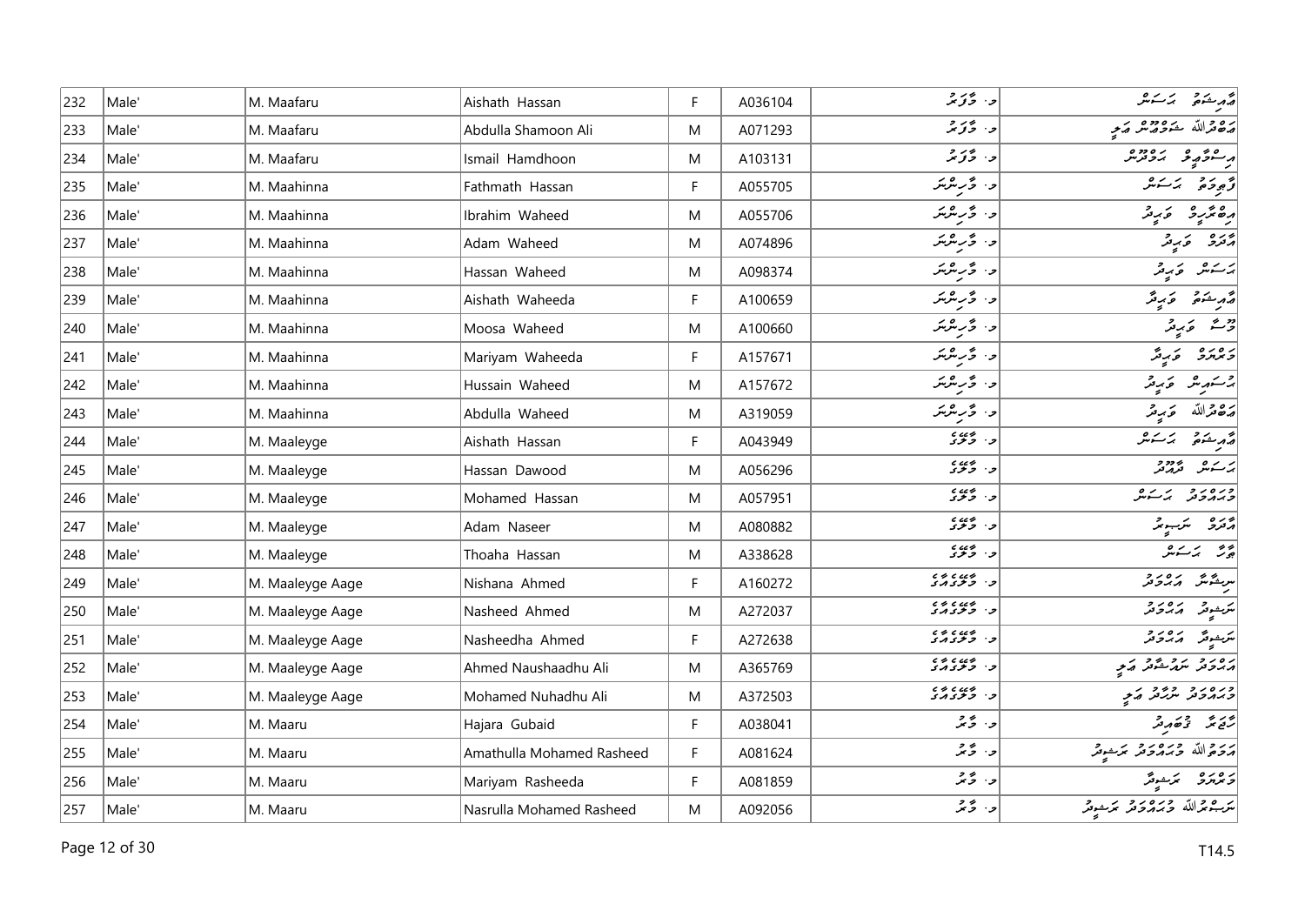| 258 | Male' | M. Maaru         | Ahadulla Mohamed Rasheed    | M | A092057 | د. څنړ                                      | وروالله وبروود برجود                                                                      |
|-----|-------|------------------|-----------------------------|---|---------|---------------------------------------------|-------------------------------------------------------------------------------------------|
| 259 | Male' | M. Maaru         | Amanathulla Mohamed Rasheed | F | A092060 | و٠ وٌ پُر                                   | روروالله وره رو برديد                                                                     |
| 260 | Male' | M. Maaru         | Rahmathulla Mohamed Rasheed | F | A098943 | د . څخه                                     | بروتر والله وبروتر برشوتر                                                                 |
| 261 | Male' | M. Maaru         | Niumathulla Mohamed Rasheed | F | A098977 | والمحجم                                     | مرور والله وبرورو برشور                                                                   |
| 262 | Male' | M. Maaru         | Mohamed Rasheed             | M | A122361 | والمحجم                                     | وره رو کرشونر<br>احمد مرکب کر                                                             |
| 263 | Male' | M. Maaru         | Nusrathulla Mohamed Rasheed | F | A334132 | وسمج تحريخه                                 | و مرد الله و رو د و بر مورد<br>س و مرد الله و بر رو تر مر مورد                            |
| 264 | Male' | M. Maaru         | Noorulla Mohamed Rasheed    | M | A355075 | والمتح تمر                                  | دو الله وبره دو بر دو<br>مربرالله وبرمرونر برشونر                                         |
| 265 | Male' | M. Maaru         | Lamhathulla Mohamed Rasheed | F | A363451 | والمحجم                                     | ودروالله وبرەرو برجود                                                                     |
| 266 | Male' | M. Magenta       | Abdul Hannan Aboobakuru     | M | A025761 | <sub>و</sub> ، و <sub>قم</sub> رچ           | ג ס כ ס ג ס ג ס ג ב כ כ<br>ג ס تر כ ג سرس شر د ה ס ס ע ה                                  |
| 267 | Male' | M. Magenta       | Mohamed Hameed Hassan       | M | A059980 | ے بے عر <i>وی</i><br>ح                      | ورەرو بروتر برخش                                                                          |
| 268 | Male' | M. Magenta       | Ahmed Abdulla               | M | A258877 | و. وَقِ سَرْحَ                              | برەرد برە دالله                                                                           |
| 269 | Male' | M. Magic Villa   | Jeeza Moosa                 | F | A034474 | ر <sub>ز ځو</sub> رمونځ                     | مٍ حج حمد حجر مصر                                                                         |
| 270 | Male' | M. Magic Villa   | Aishath Reena               | F | A050125 | د کوم گوځه                                  | ۇرمىسى ئېرىگر                                                                             |
| 271 | Male' | M. Magic Villa   | MARIYAM SHAHUMA             | F | A121968 | و· ۇي <sub>م</sub> رمۇمۇ                    | ر ه ر ه<br><del>د</del> بربرگ<br>ے ترقر                                                   |
| 272 | Male' | M. Magic Villa   | Ali Sham                    | M | A148021 | د· ڈی <sub>م</sub> ِرو وگر                  | $\begin{array}{cc} 2\stackrel{\circ}{\sim} & \circ & \circ\\ & \circ & \circ \end{array}$ |
| 273 | Male' | M. Magic Villa   | AHMED SHAN                  | M | A148026 | <mark>و· ځوړه وڅ</mark>                     | رەر ئەشر                                                                                  |
| 274 | Male' | M. Maisha Manzil | Mariyam Hashma              | F | A086077 | ە ئەيشۇتىر بول                              | رەرە يەشۇ                                                                                 |
| 275 | Male' | M. Maisha Manzil | Ahmed Hameez                | M | A086083 | و گەيشگە ئىسى ئى                            | رەرو ئېچ                                                                                  |
| 276 | Male' | M. Maisha Manzil | Mohamed Rasheed             | M | A105879 | و گەرشگە ئەسمى ئى                           | ورەرو بەيدۇ                                                                               |
| 277 | Male' | M. Maisha Manzil | Hassan Abdulla              | M | A157850 | لى. ئۇرمىئۇترى <i>تى</i> ئى                 | تركيش مكافرالله                                                                           |
| 278 | Male' | M. Maisha Manzil | Hussain Abdulla             | M | A258484 | د. د <sub>گ</sub> رڅوکر <sub>منځو</sub> لو  | جرسكريثر الاقتحالله                                                                       |
| 279 | Male' | M. Maisha Manzil | Ismail Hamdoon              | M | A258486 | ى ئۇرمىشى <i>ر شىرى</i>                     | وصفح والمعدود والمحدود                                                                    |
| 280 | Male' | M. Maisha Manzil | Fathimath Hishama           | F | A258487 | <sub>و</sub> . د <sub>ۇم</sub> ىشۇر مىيى ئى | قَهْ وَجَعْ فَرَ سَنَّةً وَ                                                               |
| 281 | Male' | M. Maisha Manzil | Fathimath Maeesha           | F | A258489 | و . ۇرمىشۇر شىرق                            | وً وَوَدَهُ وَرِيشٌ                                                                       |
| 282 | Male' | M. Maisha Manzil | Aishath Hidhaya             | F | A258490 | ى ئۇرسۇكەتلىرى<br>مەنبۇر                    | أقهر مشتوقه الرقرقر                                                                       |
| 283 | Male' | M. Maisha Manzil | Mariyam Firasha             | F | A258500 | ى ئۇرسۇكەتلىرى<br>مەنبۇر                    | د ۱۵ د و پژمگ                                                                             |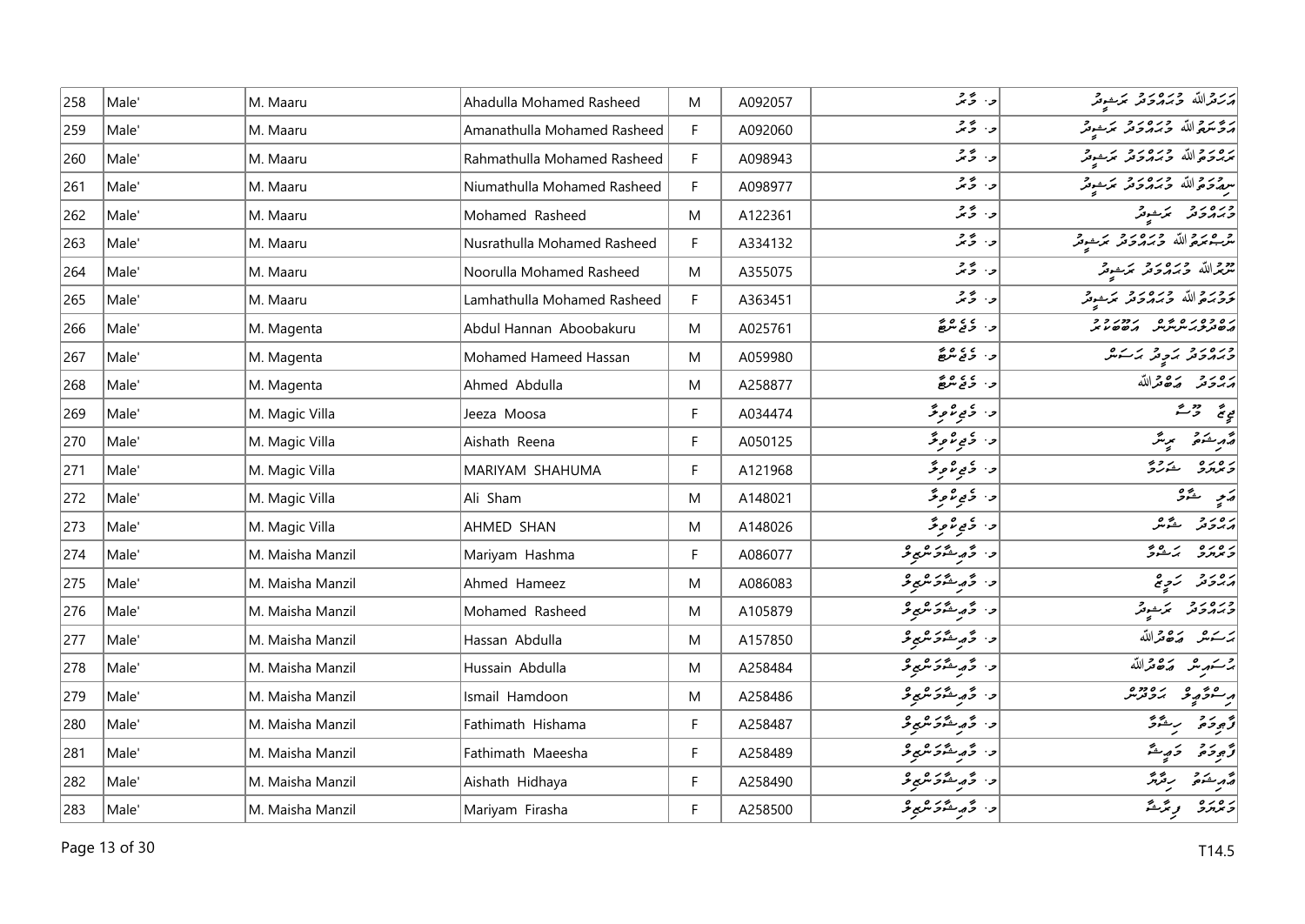| 284 | Male' | M. Maisha Manzil  | Ali Maishan                           | ${\sf M}$ | A403649 | ە ئەيشۇتىر بو                 | أرتموا أتركم والمقابل               |
|-----|-------|-------------------|---------------------------------------|-----------|---------|-------------------------------|-------------------------------------|
| 285 | Male' | M. Malafehi       | Abdul Razzag Easa                     | ${\sf M}$ | A010054 | د کا تروکر                    | ره وه ره و د محمد میکنیم.           |
| 286 | Male' | M. Malafehi       | Ahmed Shujau                          | M         | A069792 | د· دَ دَوْر                   | ره ر و د و و د<br>(د برو تر سنونج ه |
| 287 | Male' | M. Malafehi       | Hussain Ziyad                         | M         | A102242 | <mark>ى ئەتزى</mark> زىر      | 2سكەر مىش بىر تەركىسى<br> -         |
| 288 | Male' | M. Malafehi       | Mariyam Ziyadha                       | F         | A138006 | ە ئەقۇر                       | كرەرە بى ئۇقە                       |
| 289 | Male' | M. Malafehi       | Ali Ziyad                             | M         | A344860 | ە ئەنۇب                       | أوأمج المحجمة                       |
| 290 | Male' | M. Malafehi       | Ibrahim Ziyad                         | M         | A345424 | <mark>ى ئۇتۇر</mark>          | مەھەر بەر ئەمدىر                    |
| 291 | Male' | M. Malafehi       | Ahmed Shizaan Abdul Razzag            | M         | A353749 | و- 153 كمبر                   |                                     |
| 292 | Male' | M. Malafehi       | Ismail Ziyadh                         | M         | A366925 | و• ۇۇۋىر                      | وڪوڻيو پرڏھ                         |
| 293 | Male' | M. Manaaziruge    | Ibrahim Azim                          | M         | A154659 | د . ئەنگىي بىرى               |                                     |
| 294 | Male' | M. Manaaziruge    | Yoosuf Irfan Ibrahim                  | M         | A345386 | <sub>د •</sub> ئەنگەپرىمى<br> | מ- כף התצייק הסיקיקיפ               |
| 295 | Male' | M. Manaaziruge    | Ahmed Afran Ibrahim                   | M         | A345387 | و· ځه شمېر سره                | נפנד נפית הסיקים                    |
| 296 | Male' | M. Manafaru       | Aishath Nadira                        | F         | A035431 | والمركاني تمر                 | ۇرمۇق ئىرىگە                        |
| 297 | Male' | M. Manafaru       | Abdulla Nashiu Zahir                  | M         | A066326 | والمركاني تمركز               | رە قەللە مەدرە ئىرىم                |
| 298 | Male' | M. Manafaru       | Mohamed Zahir                         | ${\sf M}$ | A082188 | د . ئ <i>ەنگە</i> تمە         | ورور و و                            |
| 299 | Male' | M. Manafaru       | Daniel Shakeel Griffith               | ${\sf M}$ | A337985 | د . ئ <i>ەنگە</i> تمە         | فكسريكر كالموفى ومروفى              |
| 300 | Male' | M. Manafaru       | BENJAMIN NATHANIEL<br><b>GRIFFITH</b> | M         | A337986 | والمركاني تمركز               | مستركة مستقبل المستوفى              |
| 301 | Male' | M. Manafaru       | Fathimath Naifa Zahir                 | F         | A391192 | والمركاني تمركز               | و دو شمرو ځريز                      |
| 302 | Male' | M. Manafaru       | Ibrahim Naif Zahir                    | M         | A391193 | د - ئەنى <i>زى</i> گە         | رە ئەر ئەسمىر ئاسىمى                |
| 303 | Male' | M. Manafaru Villa | Nazim Rashad                          | ${\sf M}$ | A040700 | ە - ئەنىز ترەپ                | شَهْرِ حَمَدْ مَدْ                  |
| 304 | Male' | M. Manafaru Villa | Saroof Nazim                          | M         | A122849 | ە - ئەنىز ترەۋ                | روده<br>سگفجر ثر                    |
| 305 | Male' | M. Manafaru Villa | SAIF NAZIM                            | M         | A331669 | د· دَسَمَةَ مَرْهِ مَّ        | سَّتَبِعٍ رُ<br> سەرى               |
| 306 | Male' | M. Mariyaadhu     | Mohamed Ignaz                         | ${\sf M}$ | A033530 | والمحميرة و                   | ورورو رومو                          |
| 307 | Male' | M. Mariyaadhu     | Mariyam Saeeda                        | F         | A040341 | ه ز کرمرگر                    | د ه د و سوپر                        |
| 308 | Male' | M. Mariyaadhu     | Hussain Thalal Ahmed                  | ${\sf M}$ | A040357 | و٠ وَ برېژنر                  | ر کرد. ه بروتر ده د و               |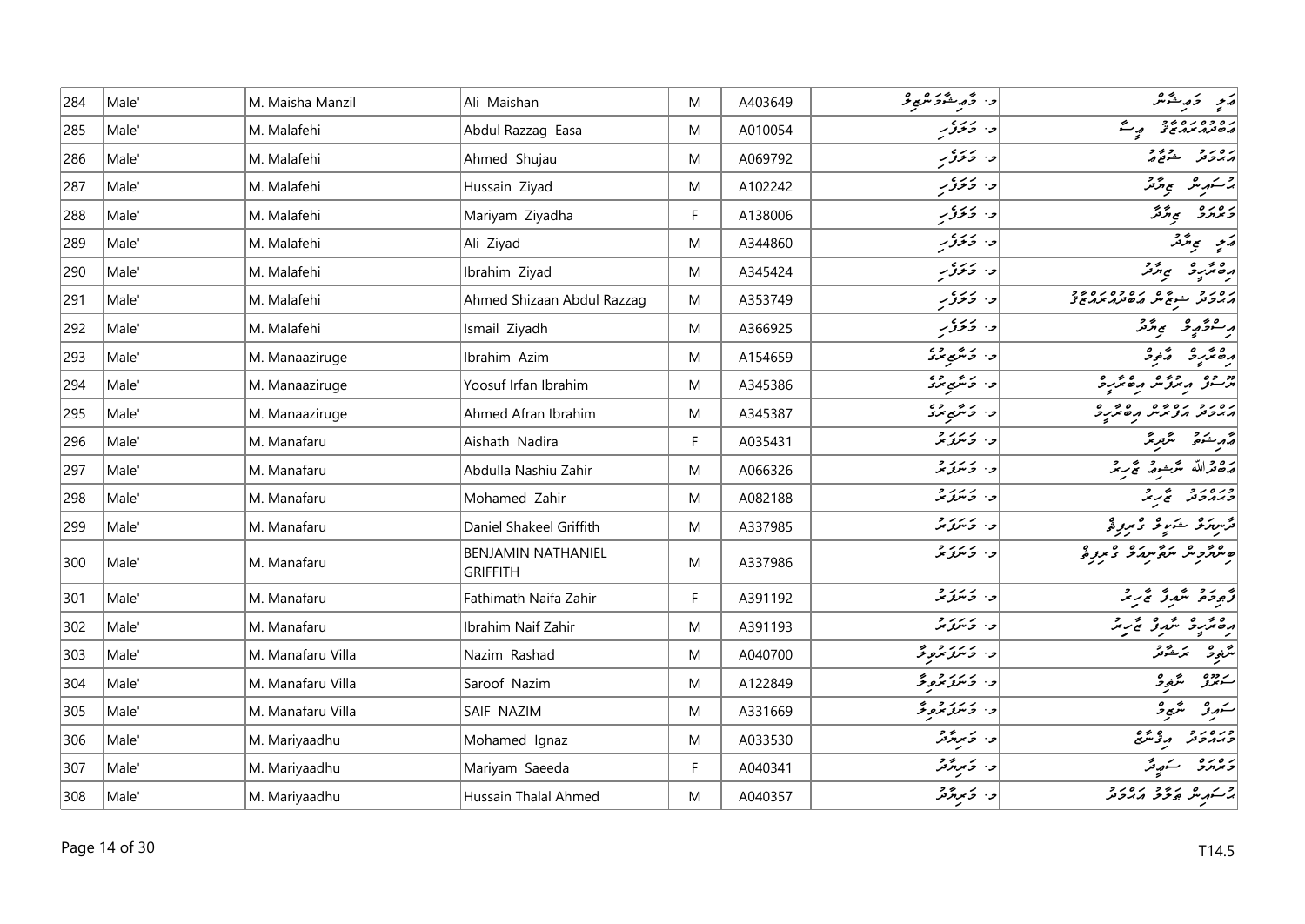| 309 | Male' | M. Mariyaadhu             | Ali lujaz              | M         | A075100 | و کو پروگر                                                                                               |                                                                    |
|-----|-------|---------------------------|------------------------|-----------|---------|----------------------------------------------------------------------------------------------------------|--------------------------------------------------------------------|
| 310 | Male' | M. Mariyaadhu             | Aminath Rasheedh       | F         | A083072 | و· ك <sup>ې</sup> تروگر                                                                                  | أأروبتكم بمنفوش                                                    |
| 311 | Male' | M. Meynaagey Hulhaguge    | Aminath Hassan Maniku  | F         | A009488 | د . ده ده ده د .<br>د . د سر د رو سر د                                                                   | ה גב גבות ב                                                        |
| 312 | Male' | M. Meynaagey Hulhaguge    | Ibrahim Hussain Naseem | ${\sf M}$ | A053182 | ه به عده وروه<br>و گرس دسو                                                                               | رەپرىرو بر سەر سىر سىر د                                           |
| 313 | Male' | M. Meynaagey Hulhaguge    | Ali Afthaan Amir       | M         | A165995 | ه به عده وروه<br>و گرس دسو                                                                               | ב בי הרבית בכב                                                     |
| 314 | Male' | M. Middle West            | Khadeeja Naeem         | F         | A058937 | وسوء موه سقط                                                                                             | كتعريج التمريح                                                     |
| 315 | Male' | M. Middle West            | Mabrook Mohamed        | ${\sf M}$ | A058938 | وسوء وه وه                                                                                               | و ره ر د<br>تر پر تر تر<br>ر ه دد د<br><del>ر</del> ت <i>ق</i> ریم |
| 316 | Male' | M. Middle West            | Manaal Mohamed Madeeh  | F         | A165822 | وسوء مورضع                                                                                               | د ۶۶ و ۲۵۷۶ د د                                                    |
| 317 | Male' | M. Middle West Dhekunubai | Abdul Rahman Arif      | M         | A032482 | ومستحده والمتعدد والمتحدر المتحدر المتحدر المتحدر المتحدر المتحدر المتحدر المتحدر المتحدر المتحدر المتحد | ג ם כם גם גם היי בי<br>הם בקה הגבית היי גל                         |
| 318 | Male' | M. Naseemee Manzil        | Ameena Ibrahim Manik   | F         | A000503 | و· سُرَسودِ دَسْمِهِ دُ                                                                                  | أروش وكالمرود والراد                                               |
| 319 | Male' | M. Naseemee Manzil        | Mohamed Iqbal          | M         | A000818 | ى سىسوپە ئىرىمى ئى                                                                                       | כנסנכ סיפ<br>כגתכת תציפי                                           |
| 320 | Male' | M. Naseemee Manzil        | Ahmed Ikleel           | M         | A025124 | <i>و، مۇسوچە ئىرى</i> گو                                                                                 | ر ە ر د<br>م.رخ مر<br>برءموعه                                      |
| 321 | Male' | M. Naseemee Manzil        | Aishath Adheela        | F         | A025125 | ى سىسى <i>ر ئەشتى</i> ر ئىل                                                                              | ړې شکو کامرنگ                                                      |
| 322 | Male' | M. Naseemee Manzil        | Abdulla Ikram          | M         | A046540 | <sub>و</sub> . <sub>س</sub> رسوچە ئىرىمو ق                                                               | برە تراللە<br>ەر ئەمۇر                                             |
| 323 | Male' | M. Naseemee Manzil        | Ibrahim Adil           | M         | A046563 | ى سىسوچە ئىبوقى                                                                                          | رە ئرىر ئىرگى                                                      |
| 324 | Male' | M. Naseemee Manzil        | Mariyam Aan Adil       | F         | A337410 | ار. ئىز سوچە ئىرىدى.<br>ئىستىمبو ئىرىدىن ئىر                                                             | גם גם בים ביתיב                                                    |
| 325 | Male' | M. Naseemee Manzil        | Aminath Thanish Adil   | F         | A338532 | ى سىر مەھرىم مىلىم ئىلىم                                                                                 | أزوينهم فأبرب أأروقه                                               |
| 326 | Male' | M. Naseemee Manzil        | Adam Yanish Adil       | ${\sf M}$ | A366665 | ى سەسىرى ئىرىمى ئى                                                                                       | أزوره أأراس أأورد                                                  |
| 327 | Male' | M. Naseemee Manzil        | Samooh Farhath         | ${\sf M}$ | A381926 | ر. س <i>رڪوچي شي</i> و                                                                                   | سەدىر<br>ىر 2 بەر 2<br>تو ئىرىر <i>م</i> و                         |
| 328 | Male' | M. Naseemeege             | Fahmiyya Ibrahim       | F         | A035847 | و، مگرسو <i>و</i> گی                                                                                     | ۇ ئرىر بەرگە<br>ە ھەترىر ۋ                                         |
| 329 | Male' | M. Naseemeege             | Mohamed Waheed         | ${\sf M}$ | A035848 |                                                                                                          | ورەرو كەر                                                          |
| 330 | Male' | M. Naseemeege             | Dr Fathimath Zuwaida   | F         | A060153 | د . مگرسود کی<br>م                                                                                       | ، ئۇ بۇ ئەھ بۇ ئەر                                                 |
| 331 | Male' | M. Nayaa                  | Ahmed Adeem            | M         | A000753 | و· سَرَدٌ                                                                                                | أرور و بر و                                                        |
| 332 | Male' | M. Nayaa                  | Fathimath Nanda        | F         | A000754 | و. سَرَدٌ                                                                                                | و بحر بحر المعاملة المستر                                          |
| 333 | Male' | M. Nayaa                  | Mohamed Nadeem         | M         | A009464 | و· سَرَگَر                                                                                               | و ر ه ر د<br>تر پر ژ تر<br>سكورد                                   |
| 334 | Male' | M. Nayaa                  | Aishath Zinda          | F         | A009465 | و· سَرَدٌ                                                                                                | أقرم شكوته بمج مثرقد                                               |
|     |       |                           |                        |           |         |                                                                                                          |                                                                    |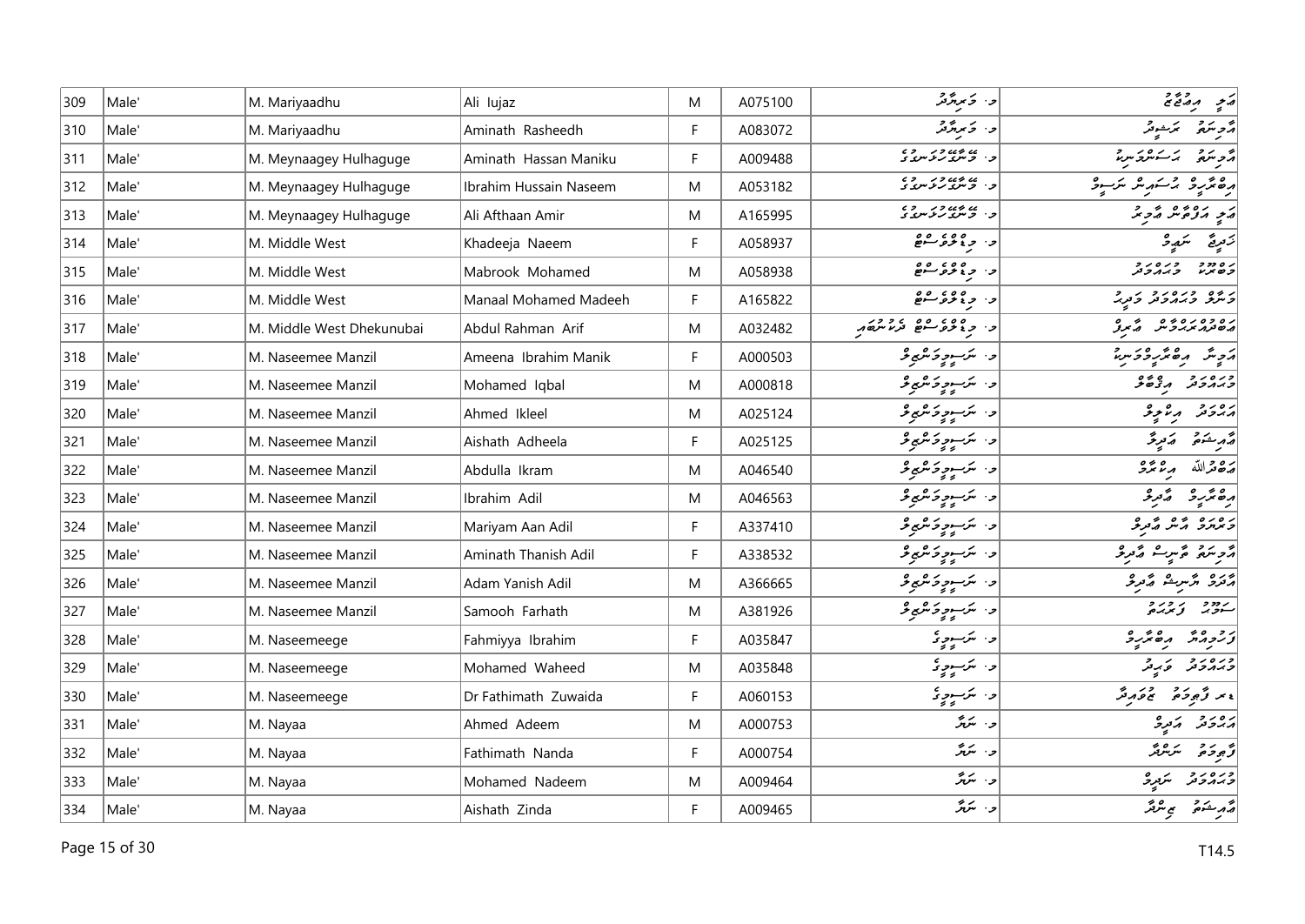| 335 | Male' | M. Nayaa          | Abdullah Waheed         | M  | A056428 | و· سَرَدٌ                             | ح قوالله عربر قر                        |
|-----|-------|-------------------|-------------------------|----|---------|---------------------------------------|-----------------------------------------|
| 336 | Male' | M. Nayaa          | Mariyam Yumnu Waheed    | F. | A343715 | و· سَرَبَّز                           | رەرە دە دېر د                           |
| 337 | Male' | M. Nirolhu        | Mohamed Ishan Saeed     | M  | A009963 | و، سرپوری                             | ورورو رئیگر شهر                         |
| 338 | Male' | M. Nirolhu        | Aminath Shaneez Saeed   | F  | A023793 | و، سرپرو                              | أدوسكم كالمستج كتهار                    |
| 339 | Male' | M. Nirolhu        | Abdulla Saeed           | M  | A035534 | و، سرپرو                              | رەقمەللە خەرىتمە                        |
| 340 | Male' | M. Nirolhu        | Ahmed Hisham Saeed      | M  | A038402 | و، سرچرو                              | رەر دېرىقو سەرتى                        |
| 341 | Male' | M. Nirolhu        | Ali Shafee Saeed        | M  | A050077 | و . سرپور                             | ړې خوږ خپه                              |
| 342 | Male' | M. Nirolhu        | Fathimath Aina Ibrahim  | E  | A150281 | و، سرپرو                              | ژّودَهْ مَه برّ مِهْتُرٍ دُ             |
| 343 | Male' | M. Nirolhu        | Hashr Ishan Saeed       | F  | A335445 | و، سرپورو                             | برے پر پر شہر کے پر قر                  |
| 344 | Male' | M. Nirolhu        | Yoosuf Alaan Ibrahim    | M  | A336298 | و. سرپرو                              | ת כם ג'בית תפיק ב                       |
| 345 | Male' | M. Oden Avenue    | Mariyam Nihaz           | F  | A039202 |                                       | ر ه ر ه<br><del>ر</del> بربرگ<br>سررجيح |
| 346 | Male' | M. Oden Avenue    | Ahmed Nimal             | M  | A054479 | ם י הו בים בי הב                      | ر ەر د<br>م.رى تر<br>سرد و              |
| 347 | Male' | M. Oden Avenue    | Aminath Nihan           | F  | A071529 |                                       | سرترىثر<br>أثر جريئتمو                  |
| 348 | Male' | M. Oden Avenue    | Fathmath Nishan         | F  | A071530 | פי הז ייתה פיתה                       | ۇپرۇتۇ سېشىر                            |
| 349 | Male' | M. Oden Avenue    | Yumna Jaleel            | F  | A077800 | ם י הו בים בי היב<br>כי הו ייתה פייתה | دە ئە ئەبە                              |
| 350 | Male' | M. Oden Avenue    | Hassan Nisham           | M  | A080018 | כ הז ייתה כיתה                        | ىركىش سىشى                              |
| 351 | Male' | M. Oden Avenue    | Mohamed Niham           | M  | A081477 | כי הזיית בית                          | وره دو سرگرو                            |
| 352 | Male' | M. Oden Avenue    | Hawwa Ishantha Jaleel   | F  | A082799 | פי הז ייתה פייתה                      | بروء أربيشهم فأجرعه                     |
| 353 | Male' | M. Oden Avenue    | Hussain Niyaz           | M  | A100814 | פי הז ייתה פיתה                       | ير سكر مثل المريد من المراجع            |
| 354 | Male' | M. Oden Avenue    | Thooha Ahmed            | F  | A165413 | כי הז ייתה פיתה                       | מי גפניק<br>פג' ג'גבע                   |
| 355 | Male' | M. Oden Avenue    | Thuhufa Ahmed           | F  | A165414 | ם י הו כי ים יידי ב                   | ووه ده دور                              |
| 356 | Male' | M. Oden Avenue    | Aminath Rasheeda        | F  | A218397 | כי הזיית בית                          | مەھ سىكە ئىسىسىدىگر                     |
| 357 | Male' | M. Oden Avenue    | <b>Ahmed Raif Niham</b> | M  | A393745 | פי הז ייתה פייתה                      | גפנד ג'ול תנב                           |
| 358 | Male' | M. Orchid Vaadhee | Ibrahim Zaheen          | M  | A004448 | ح به مرگور محمد<br>ح به مرگور محمد    | ەر ھەتمەر 2<br>ر<br>فترريش              |
| 359 | Male' | M. Orchid Vaadhee | Ibrahim Fauzee          | M  | A026915 | -<br> - د کمبر و ه ه تومبر            | ەرھ ئ <sup>ۆ</sup> ر ۋ<br>و د هم سي     |
| 360 | Male' | M. Orchid Vaadhee | Mohamed Faisal Zaheen   | M  | A053589 | -<br>ح · د ګړې څوګیږ                  | ورەرو زېرىكى ترېپ                       |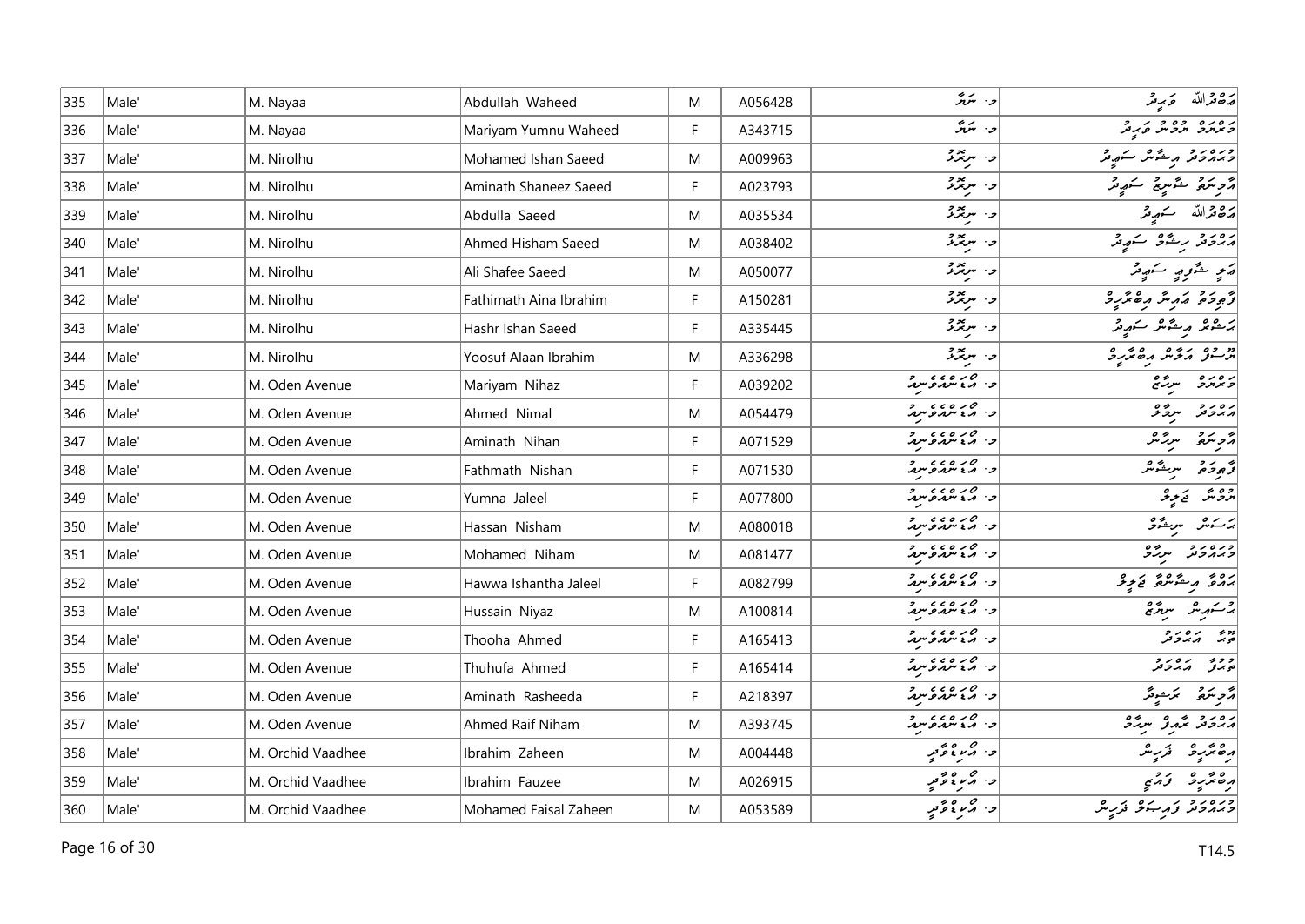| 361 | Male' | M. Orchid Vaadhee | Mohamed Fazeel           | M  | A055680 | ه . هم ، ه ه پر                                 | ورەرو تەنبىۋ                                                                                                    |
|-----|-------|-------------------|--------------------------|----|---------|-------------------------------------------------|-----------------------------------------------------------------------------------------------------------------|
| 362 | Male' | M. Orchid Vaadhee | Ahmed Fazeel             | M  | A059148 | -<br> ح• مربوع عرقبه                            | دەرد تىندى                                                                                                      |
| 363 | Male' | M. Orchid Vaadhee | Mariyam Fazeela          | F. | A065791 | - م م ه ه ه تور                                 | دەرە ئەيدۇ                                                                                                      |
| 364 | Male' | M. Premio         | Ibrahim Rasheed          | M  | A067233 | د . و پر د م                                    | أرە ئۆر ئەسىم ئەسىر                                                                                             |
| 365 | Male' | M. Premio         | Mariyam Rushdha Rasheedh | F  | A100084 | د . بوټرو چ                                     | ر ٥ ر ٥ - ٥ - ٥ مر شوتر<br>تر بر بر تر شوتر بر شوتر                                                             |
| 366 | Male' | M. Premio         | Aminath Rashfa Rasheed   | F  | A148362 | د . بر ترد م                                    | أأو مكم أكرك والمحرك المراكب                                                                                    |
| 367 | Male' | M. Premio         | Fathimath Abdul Rahman   | F  | A148367 | د· بۇغرىرگە                                     | ם ני ניסיפונים בס<br>צףכים השנגודגובית                                                                          |
| 368 | Male' | M. Premio         | Aishath Rifga Rasheed    | F  | A350142 | د . بۇ ئرىر بۇ                                  | وكرمشكم بروقى بمشير                                                                                             |
| 369 | Male' | M. Rabee ee Ufaa  | Mohamed Shifau           | M  | A046092 | و· ئۈچەردۇ                                      | ورەرو شوۋە                                                                                                      |
| 370 | Male' | M. Rabee ee Ufaa  | Ummu Salma               | F  | A047635 | و <sub>:</sub> ئۈم مۇرگ                         | وه و د و و<br>ممرو سنوو                                                                                         |
| 371 | Male' | M. Rabee ee Ufaa  | Ibrahim Muaz             | M  | A352151 | د· ئۈچەردۇ                                      | ת פיציב בריב                                                                                                    |
| 372 | Male' | M. Rabee ee Ufaa  | Aminath Jeeza            | F  | A365044 | د· ئۈمەدرى<br>سىم                               | أأرجع فمجمج                                                                                                     |
| 373 | Male' | M. Rabee ee Ufaa  | Ahmed Jinah              | M  | A386444 | د· ئۈممەرگە                                     | دەر د په شر                                                                                                     |
| 374 | Male' | M. Rabee ee Ufaa  | Hussain Rasheed          | M  | A399365 | د· ئۈم مەدىر                                    | برسكريش الكرجوش                                                                                                 |
| 375 | Male' | M. Rabee ee Ufaa  | Hassan Zahir             | M  | A407707 | د· ئۈم مەدىر                                    | يرسك على مح سر مر                                                                                               |
| 376 | Male' | M. Rabee-ee Lodge | Abdul Sattar Abdulla     | M  | A012169 | و· برَهِ مروم                                   | ر ٥ <i>٥ ٥ ٥ ٥ ٥ ٠</i><br>۵ <i>۵ تر ۹ سه ۹ و</i> بر<br>ەھىراللە                                                 |
| 377 | Male' | M. Rabee-ee Lodge | Aminath Wafa             | F  | A051603 | وسترھ مرحمق                                     | ړې سره کو                                                                                                       |
| 378 | Male' | M. Rabee-ee Lodge | Hanna Abdul Sattar       | F. | A051604 | وسترج و پژو                                     | ره مه ده ده ده دور                                                                                              |
| 379 | Male' | M. Rabee-ee Lodge | Aishath Shehenaz         | F  | A051605 | و· برَصٍږ موقع                                  | ۽ ۽ ۽ صحيح<br>ڪوٽر سرچ<br>و مرکز در در در در این کار در این کار در این کار در این دارد باشد.<br>مرکز در سنگروهی |
| 380 | Male' | M. Rabee-ee Lodge | Ahmed Aslam              | M  | A051606 | و . نرچ مرکزم<br>و . نرچ مرکزم                  | بر 2 د د<br>مربر <del>5</del> تر<br>برعبود                                                                      |
| 381 | Male' | M. Rabee-ee Lodge | Mafaaza Yauqoob          | F  | A162979 | و . نرچ مردم<br>و . نرچ مردم                    | נים נדחד<br>בצם תגשים                                                                                           |
| 382 | Male' | M. Rabee-ee Lodge | Risfa Abdul Sattar       | F  | A243598 | و . نرچ مردم<br>و . نرچ مردم                    | ره وه ره دو <del>.</del><br>پره توپر سوړي<br>ىر رەپىچ                                                           |
| 383 | Male' | M. Ranma Gulshan  | Ibrahim Nasheed          | M  | A009607 | ر ، برەردە دە بەر<br>د · برىر <i>و دى</i> رىشەر | ارە ئەرىر ئەسىسىدە<br>مەمگەر ئەسىسى                                                                             |
| 384 | Male' | M. Ranma Gulshan  | Ahmed Nasheed            | M  | A012668 | ە بەر دەرەبەرە<br>مەسىر <i>بەرى بۇ</i> ستەنتى   | رەر د سرشونر<br>مەركى سرشونر                                                                                    |
| 385 | Male' | M. Ranma Gulshan  | Hussain Nasheed          | M  | A022223 | وسيمتر ويومش ش                                  | رحم المرتكز الكركبور                                                                                            |
| 386 | Male' | M. Ranma Gulshan  | Aishath Asima            | F. | A053990 | ر بەرە دەپ دە بەر<br>د بەيگەنگەن ئەسىر          | مەر شىم ئەسىر                                                                                                   |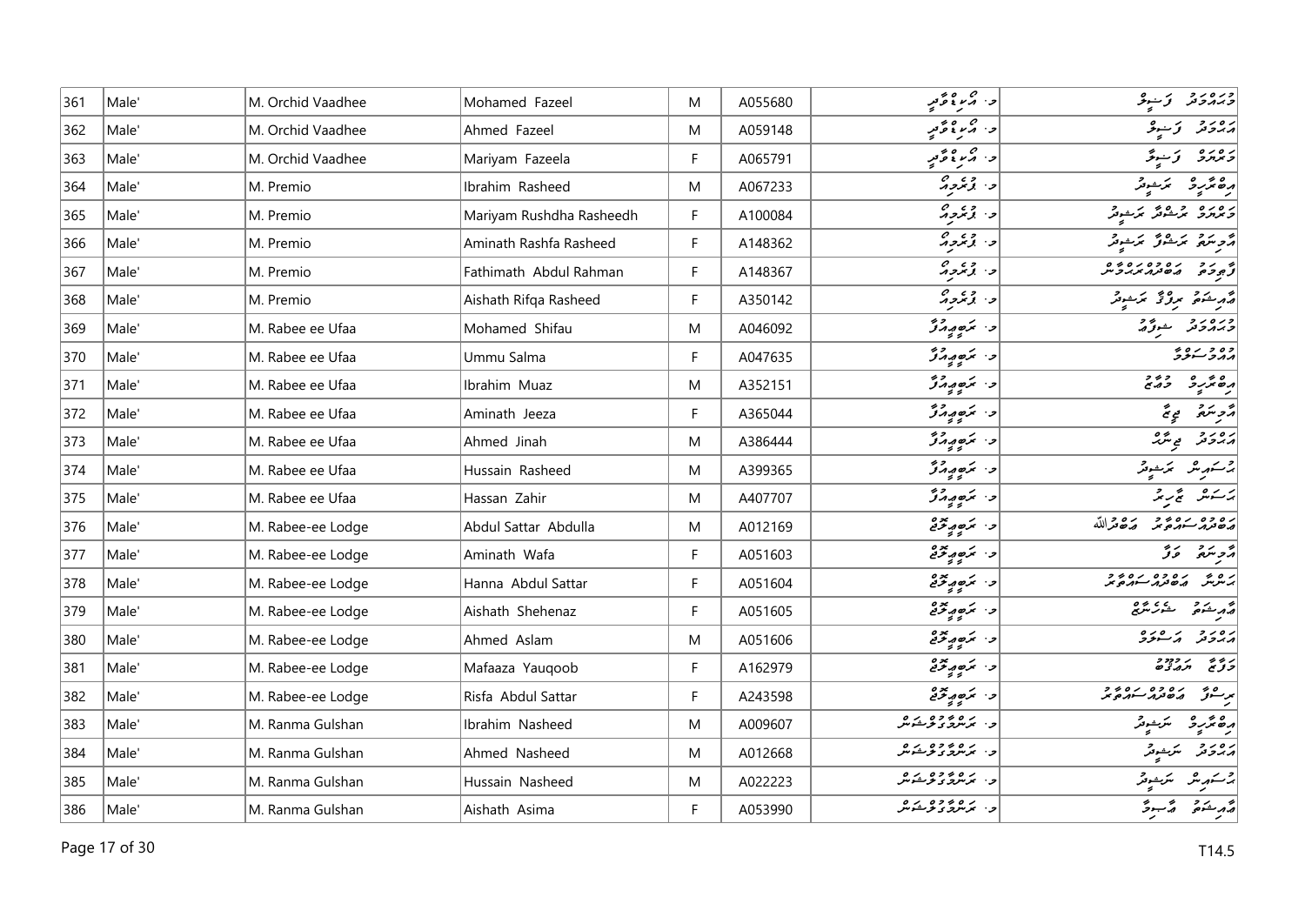| 387 | Male' | M. Ranma Gulshan    | Khadeeja Hassan          | F           | A070550 | ى بەرەپەرە دەر.<br>مەس <i>رىتى بەر</i> ئىسكەنل | زَمِرِيَّ   بَرَسَرْسُ                               |
|-----|-------|---------------------|--------------------------|-------------|---------|------------------------------------------------|------------------------------------------------------|
| 388 | Male' | M. Ranma Gulshan    | FATHMATH SHUDHFA IBRAHIM | F.          | A076827 | ر بەرە دەپ دە بەر<br>د بەرلىرى ئەسىرىش         | ژُودَه شهرژ ره پر د                                  |
| 389 | Male' | M. Ranma Gulshan    | Mohamed Shifau           | M           | A091770 | ر بەرە دەپ دە<br>د بەيرى ئەرشەش                | ورەر دېمبود                                          |
| 390 | Male' | M. Ranma Gulshan    | Aminath Mausooma         | F.          | A097573 | ر بەرە دەپ دە بەر<br>د بەرلىرى ئەسىرىش         | ה גי גי מי                                           |
| 391 | Male' | M. Ranma Gulshan    | Nabeela Ibrahim Nasheed  | F           | A121277 | ر بەر دەر دەر بەر<br>د بەر دىر ئىستەنتى        | سَهِ وَ ٱلْمُحَرِّرِ وَ سَرَجِيرَ                    |
| 392 | Male' | M. Ranma Gulshan    | Mariyam Zuha Ibrahim     | F           | A150321 | ر بەرە دەپ دە<br>د بەيرى ئەرشەش                | גם גם כל השתתפ                                       |
| 393 | Male' | M. Ranma Gulshan    | Aishath Naja             | F           | A353026 | ر بەرە دەپ دە<br>د بەيرى ئەرشەش                | مەرشىمى سىقى                                         |
| 394 | Male' | M. Ranma Gulshan 7  | Mohamed Nasheed          | ${\sf M}$   | A077867 | ە بەر <i>ە دەھەرى 7</i>                        | ورەرو شەير                                           |
| 395 | Male' | M. Ranrihi          | Hasna Ahmed              | F.          | A128011 | و- ئۈشۈر                                       | يرے پش پر در د                                       |
| 396 | Male' | M. Reyalivaage      | Mohamed Fayaz Adam       | M           | A012086 | ں ۔ سمار وی<br>وسیمار وی                       | وره رو بری ه پره<br><i>وبروون و</i> نژن متر <i>و</i> |
| 397 | Male' | M. Reyalivaage      | Aminath Fayaza           | F           | A012087 | ے میرکوی<br>وسیمہ مرکوی                        | أزجا سكتم وأرادهم                                    |
| 398 | Male' | M. Reyalivaage      | Fathimath Rasheeda       | F           | A033899 | ے میرکوی<br>وسیمہ مولوی                        | رتجوخا ما المستومر                                   |
| 399 | Male' | M. Reyalivaage      | Ahmed Naushad            | M           | A124555 | ه. په د وي                                     | رەرد برە شەر<br>مەردىر سھائىقىر                      |
| 400 | Male' | M. Reyalivaage      | Mariyam Fayaza Adam      | F           | A328135 | ے میر وی<br>حسن میر وی                         | رەرە رەپ پرە                                         |
| 401 | Male' | M. Reyalivaage Aage | Yoosuf Hadhi             | M           | A038407 | ے میر وی دی<br>د میرگردگار                     | ا پر ده شور په د                                     |
| 402 | Male' | M. Reyalivaage Aage | Aishath Azma             | F           | A090959 | ے میں دے دے<br>حسن میں شرح <sub>ک</sub> ی دی   | ه در در ده<br>مرسسو می د                             |
| 403 | Male' | M. Reyalivaage Aage | Zulaikha Easa            | F           | A122424 | ن بهر دي.<br>د برد تره ده د                    | چ ئوپر شهر میں شه                                    |
| 404 | Male' | M. Reyalivaage Aage | Abdulla Naushad          | M           | A124575 | ں دیکھ تر دی دی<br>وسیمہ تر تر تر پر د         | ەھىراللە<br>ىرە بەر<br>سرە ئىشەتىر                   |
| 405 | Male' | M. Reyalivaage Aage | Fathimath Liusha         | F           | A124633 | ن مند و د د د .<br>د ۱ مختلم پوځ د د د         | توجوخو برويقة                                        |
| 406 | Male' | M. Reyalivaage Aage | Aminath Liusha           | $\mathsf F$ | A166741 | ے میر وی دی<br>حسن میر کو دی دی                | أزوسكم وارش                                          |
| 407 | Male' | M. Reyalivaage Aage | Ahmed Aiman Mohamed      | M           | A349061 | ے میرکم وہ دی<br>د میرکم وہ دی                 | גם גב גגבית כגבבת<br>גגבת הקבית כגבבת                |
| 408 | Male' | M. Rising star      | Mohamed Husham           | M           | A049882 | و· ئىروپىشى سىۋىم                              | ورەر د د شگو                                         |
| 409 | Male' | M. Rising star      | Ismail Haisham           | M           | A166859 | اد. بزرې شره شوځ بر                            | ر جۇرپۇ بەرخۇ                                        |
| 410 | Male' | M. Roseum           | Ibrahim Idrees           | M           | A000113 | $rac{1}{2}$                                    | أرەنزىر مەنزىر ك                                     |
| 411 | Male' | M. Roseum           | Ahmed Nabeel Adam        | M           | A032777 | $rac{c}{\sqrt{2}}$                             | رورو شھو مدرو                                        |
| 412 | Male' | M. Roseum           | Mohamed Leewan Ahmed     | M           | A327363 | ا حسم بحر محمد المحمد                          | ورەر دېم دەر د                                       |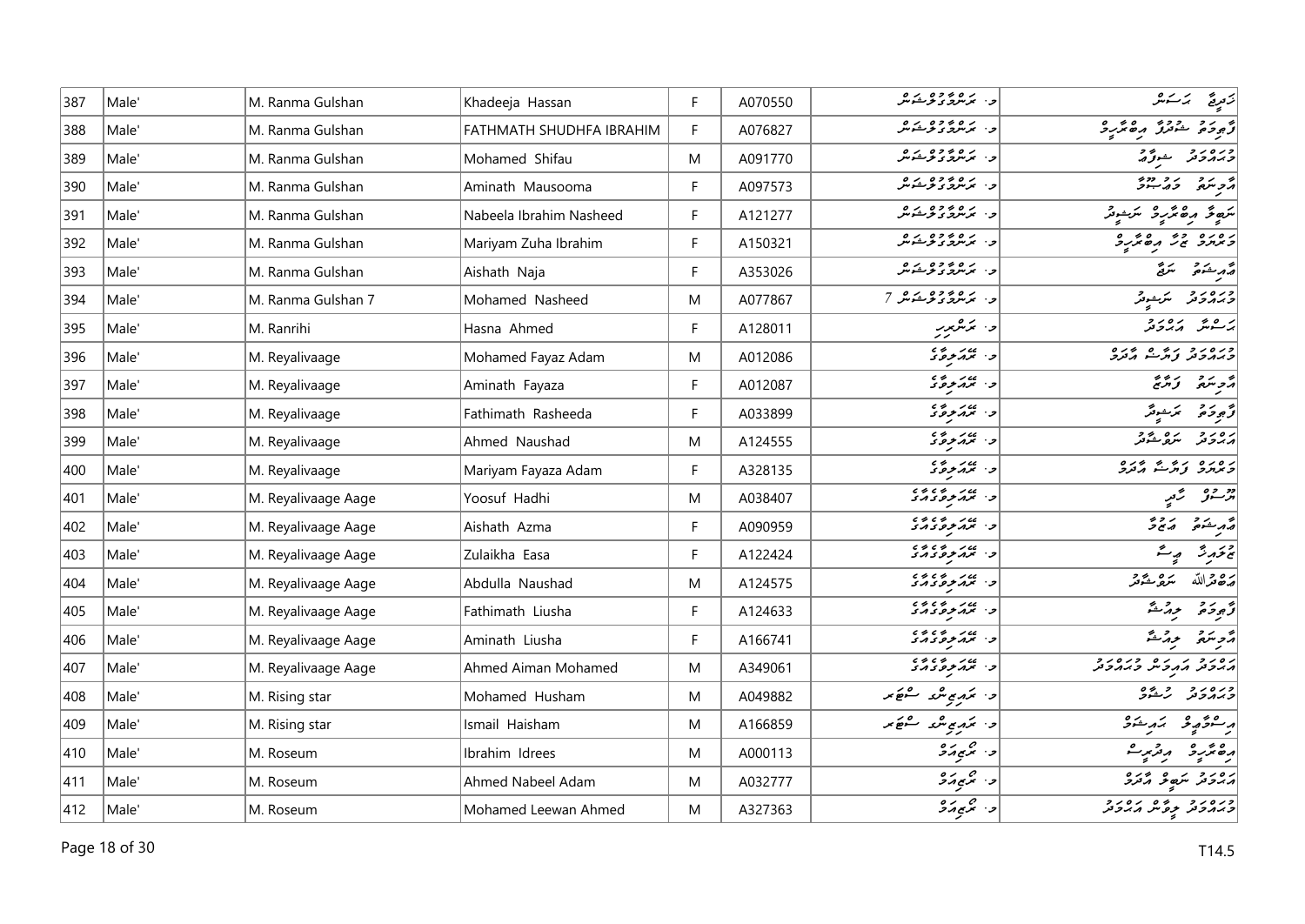| 413 | Male' | M. Scenic       | Fathimath Waheeda        | F           | A041006 | او، سومبردا<br>مستقبل                                                                               | أوالمحتجر وتحاميقه                           |
|-----|-------|-----------------|--------------------------|-------------|---------|-----------------------------------------------------------------------------------------------------|----------------------------------------------|
| 414 | Male' | M. Scenic       | ABDULLA SHAIF            | M           | A359687 | او، سومبرره<br><u>سسسست</u>                                                                         | مَە قىراللە ھەرىر                            |
| 415 | Male' | M. Sea Bird     | Abida Dhon Thuththu      | F           | A066994 | ر. سوڭەر دە                                                                                         | پر ه و ه و<br>ترسرچ پر ج<br>ا در گر<br>اور ص |
| 416 | Male' | M. Seascape     | Ahmed Zubair             | ${\sf M}$   | A060478 | $\overline{\mathfrak{g}}$<br>$\overline{\mathfrak{g}}$<br>$\overline{\mathfrak{g}}$                 | ג סג כ כרי                                   |
| 417 | Male' | M. Seascape     | Fathimath Nashfa         | $\mathsf F$ | A060479 | $\frac{1}{2}$<br>$\frac{1}{2}$                                                                      | ۋە ئەھ سىشىر                                 |
| 418 | Male' | M. Seascape     | Aminath Irufa Zubair     | F           | A138936 | $\overline{\mathcal{E}}$ $\overline{\mathcal{E}}$ $\overline{\mathcal{E}}$ $\overline{\mathcal{E}}$ | הכתב תינג בסתיב                              |
| 419 | Male' | M. Seascape     | Mohamed Saifullah Zubair | ${\sf M}$   | A167053 | $\left  e^{i\omega} e^{i\omega} \right $                                                            | ورەرو سەروالله ج ھەرىر                       |
| 420 | Male' | M. Seascape     | Ali Nawaaz               | M           | A351449 | و. سورامبرو<br>و                                                                                    |                                              |
| 421 | Male' | M. Seascape     | Ismail Hassaam           | M           | A351450 | و. سوستمبرو                                                                                         | ر عۇرپۇ بەرگە                                |
| 422 | Male' | M. Senturawsema | Mariyam Fazeela          | F           | A060506 | ى ئەھۋەر ئەم                                                                                        | دەرە تەنبۇ                                   |
| 423 | Male' | M. Senturawsema | Abbas Abdulla            | M           | A063360 | ى ئەھۋەر ئەم                                                                                        | مەم ئە مەھمەللە                              |
| 424 | Male' | M. Senturawsema | Fathimath Niha Nishar    | F           | A331945 | و. ئەمۋەرمۇرىيۇ                                                                                     | وتجاوزة البرك الراكبة                        |
| 425 | Male' | M. Seven Star   | Mohamed Azar Moosa       | M           | A037194 | ى ئەر ئۇيرىش ئە                                                                                     | כנסגב שגב מייש<br>בגמבת משית ביי             |
| 426 | Male' | M. Seven Star   | Aminath Shiwaza Moosa    | $\mathsf F$ | A037195 | ى سەھ تىرىشى <i>غى</i> ر                                                                            | أروبتم وعودة وحم                             |
| 427 | Male' | M. Seven Star   | Ahamed Iman Moosa        | ${\sf M}$   | A037196 | ى سۇمۇرسۇم بىر                                                                                      | ړه رو په ده دو ځ                             |
| 428 | Male' | M. Seven Star   | Moosa Adam               | M           | A037204 | ى ئەر ئۇيرىش ئەر                                                                                    | وژ شه د مجمد <i>و</i>                        |
| 429 | Male' | M. Seven Star   | Abdulla Nafiz            | M           | A037577 | ى سۇمۇرسۇم بىر                                                                                      | پره قرالله گھرينر                            |
| 430 | Male' | M. Shareedhuge  | Adam Mohamed Fulhu       | M           | A124487 | وسنشكير وكالمحمد                                                                                    | برره درره د د د<br>مرحد د برمرح ترو تر       |
| 431 | Male' | M. Shareedhuge  | Mohamed Zuhufaan         | M           | A345654 | و . ڪمپريزي<br>ح                                                                                    | ورەر د دوم ە<br><i>دىد</i> ىرىتى ئ           |
| 432 | Male' | M. Silver Shark | Ali Fariz                | M           | A034165 | وسيوفو بريشمره                                                                                      | أرشح ومحميرة                                 |
| 433 | Male' | M. Silver Shark | Mohamed Riyaz            | M           | A041051 | والمسوثوة برشكرة                                                                                    | وره دو بروگ                                  |
| 434 | Male' | M. Silver Shark | Suha Ahmed               | F           | A059645 | وسيوفو بريشمره                                                                                      | روم پرور و                                   |
| 435 | Male' | M. Silver Shark | Ismail Shifaaz           | M           | A096386 | <sub>ج</sub> . سودگاریدگاریداد                                                                      | ىرىسى <i>گە ئۇ</i> ھەرگە                     |
| 436 | Male' | M. Silver Shark | Mohamed Suhaid Shareef   | ${\sf M}$   | A121527 | وسيوه كالمحرمة المرار                                                                               | ورەرو جزيرو خىيرو                            |
| 437 | Male' | M. Silver Shark | Hussain Sofwan           | M           | A336568 | <sub>ج</sub> . سوئۇھ <i>برىشى بىرى</i>                                                              | بر شهر شهر می شد.<br>بر شهر سه سه بر می ش    |
| 438 | Male' | M. Silver Shark | Fathimath Nadhva Hussain | F           | A362333 | وسيتوكو يرشكرن                                                                                      | توجدة رود وركبه                              |
|     |       |                 |                          |             |         |                                                                                                     |                                              |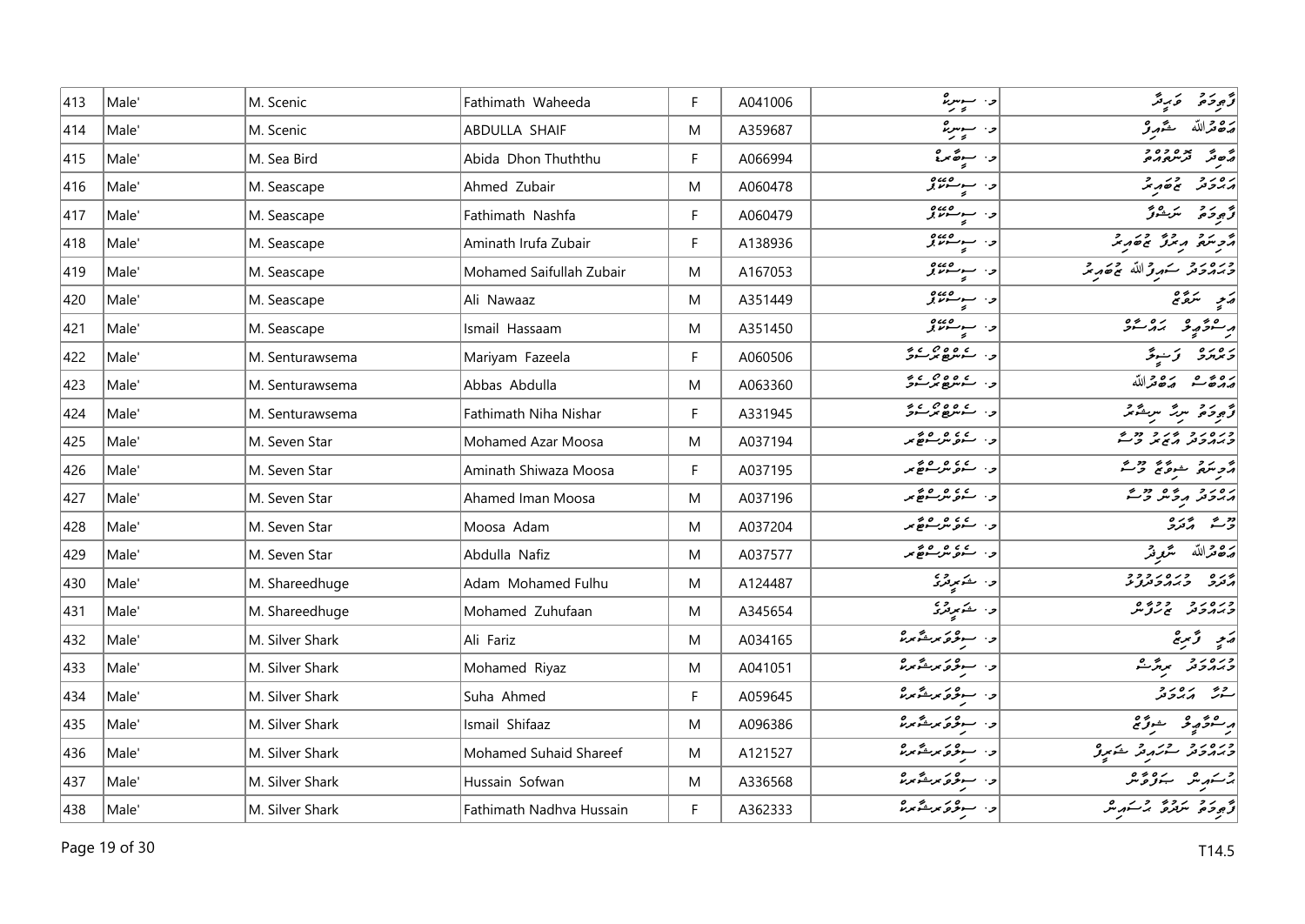| 439 | Male' | M. Silver Shark | Ibrahim Sam'aan Hussain  | M         | A372812 | وسوعة وكالمرسمة لمره                     | رەپرە سوزىر برسرىر                                      |
|-----|-------|-----------------|--------------------------|-----------|---------|------------------------------------------|---------------------------------------------------------|
| 440 | Male' | M. Simla        | Mohamed Didi             | M         | A012202 | د. سودگر                                 | 32,25 گرمزند<br>32,25 گرمزند<br>12,25 گرمزگران گرمزندگی |
| 441 | Male' | M. Siskin       | Ahmed Shamah Rasheed     | ${\sf M}$ | A044551 | د. سوس <sup>م</sup> برمگر                |                                                         |
| 442 | Male' | M. Siskin       | Aishath Shaistha Rasheed | F         | A044584 | <mark>و، سوس</mark> ىمبى <i>گ</i> ە      | د.<br>در شوه شور ده برشونر                              |
| 443 | Male' | M. Siskin       | Aminath Shaniya Rasheed  | F         | A061287 | ى سوسىمبىر<br>س                          | أأو الله فأسرأ المشوقر                                  |
| 444 | Male' | M. Siskin       | Yoosuf Rasheed           | M         | A061787 | ى سوسىمبىرى <i>گ</i> ە                   | دد وه<br>الرسونو نمر شوند                               |
| 445 | Male' | M. Sunbula      | Fathimath Ashiya Hassan  | F         | A053658 | د. سەھرىمۇ                               | توجوحو منصر بمسكر                                       |
| 446 | Male' | M. Sunbula      | Aishath Adam             | F         | A053659 | د. سەھرىمۇ                               | حمد شكور المجرد                                         |
| 447 | Male' | M. Sunbula      | Mariyam Shafiya Hassan   | F         | A074548 | د. سەندەتۇ                               | دەرە شۇرۇ ئەسەر                                         |
| 448 | Male' | M. Sunbula      | Mohamed Hassan           | ${\sf M}$ | A200200 | د. سەھرىمۇ                               | ورەرو پەسەر                                             |
| 449 | Male' | M. Sunbula      | Ahmed Hassan             | M         | A274274 | د. سەھرىمۇ                               | رەرد برخش                                               |
| 450 | Male' | M. Sunbula      | Ali Shafiu Hassan        | M         | A311300 | د. سەندەتۇ                               | أەي ئۇرۇ ئاسەش                                          |
| 451 | Male' | M. Swany        | Asifa Arif               | F         | A001158 | و. ڪوڻسي                                 | ۇسىرۇ ھېرو                                              |
| 452 | Male' | M. Swany        | Wafa Arif                | F         | A001159 | اح مقومیر                                | ءَڙَ شَعرو                                              |
| 453 | Male' | M. Swany        | Aishath Rifa             | F         | A038614 | -<br> - سنوچسپه                          | پ <sup>و</sup> پر ڪوي <sub>و</sub><br>ىجودى             |
| 454 | Male' | M. Swany        | Aminath Arif             | F         | A059040 | $\overline{\mathcal{Q}_{\mathcal{Q}}$ سر | أزوينهم أأربو                                           |
| 455 | Male' | M. Swany        | Mariyam Sofa             | F         | A059270 | احز، سقومبر                              | رەرە بەۋ                                                |
| 456 | Male' | M. Swany        | Fathimath Hassan Manik   | F         | A148354 | -<br> و· سنومبر                          | ىر سەھ بىر بىر<br>ۇ بور د                               |
| 457 | Male' | M. Teeshian     | Salwa Ibrahim            | F         | A023303 | د ، جو شوړکر                             | سوقه رەيزىر                                             |
| 458 | Male' | M. Teeshian     | Rashfa Ibrahim           | F         | A058067 | و، ھېشوټرنګر                             | دەنزېرد<br>ىرشۇ ئە                                      |
| 459 | Male' | M. Teeshian     | Ibrahim Ali              | M         | A058168 | ار. ھې شور شر<br>ڪيمبر                   | رە ئرىر ئىي                                             |
| 460 | Male' | M. Teeshian     | Ahmed Naeem              | ${\sf M}$ | A058169 | و. ھوشوركر                               | גפיב תגל                                                |
| 461 | Male' | M. Teeshian     | Ali Naeem                | ${\sf M}$ | A058199 | و· ھوشور مگر                             | أەيج التمدي                                             |
| 462 | Male' | M. Teeshian     | Mariyam Hanan As-ad      | F         | A330187 | و. ھېشوټرىشر                             | גם גם גודם גם גם.<br>כמחב גותית ה-המת                   |
| 463 | Male' | M. Teeshian     | Ibrahim Muan As-ad       | M         | A330191 | وسي عصر كم مكر                           | הם מים כמית ה-בנב                                       |
| 464 | Male' | M. Teeshian     | Aishath Nuha             | F         | A371466 | و. ھېشوټر شر                             | اړم شوه سرگه                                            |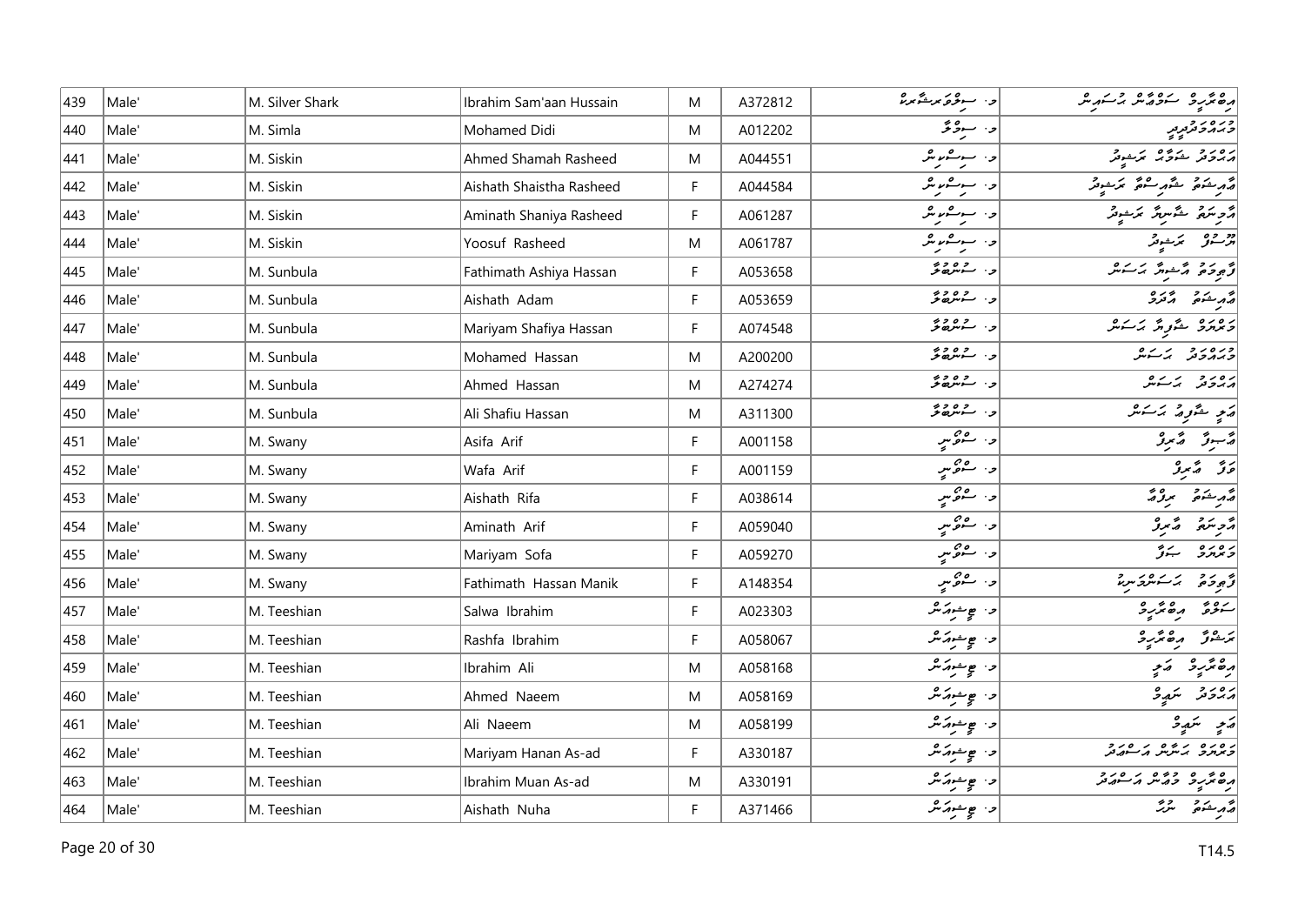| 465 | Male' | M. Three A Villa | Abdulla Ali                | M           | A023078 | <sub>ح</sub> . ء <sub>ُ ميرمگرم<sub>و</sub>مگر</sub>                                                                                                                             | پرچ قرالله   پرچ                                                                                     |
|-----|-------|------------------|----------------------------|-------------|---------|----------------------------------------------------------------------------------------------------------------------------------------------------------------------------------|------------------------------------------------------------------------------------------------------|
| 466 | Male' | M. Three A Villa | Waruda Ahmed               | F           | A023079 | د· <sub>م</sub> وسم مير<br>د· موس <sub>م</sub> مر                                                                                                                                | ر و په دره رو<br>و برتر که بروتر                                                                     |
| 467 | Male' | M. Three A Villa | Aishath Sheena Abdulla Ali | F           | A023080 | <sub>ح</sub> . ء <sub>ُ ميرمگرم<sub>و</sub>مگر</sub>                                                                                                                             | ومرشدة سويتر وكافترالله وكبحي                                                                        |
| 468 | Male' | M. Three A Villa | Moosa Shiyam Abdulla Ali   | M           | A023081 | د <sub>و مو</sub> رکو د                                                                                                                                                          | حرث شوره بره والله مرد                                                                               |
| 469 | Male' | M. Three A Villa | Ibrahim Jihad              | M           | A024127 | و· <sub>قويم</sub> ريمونژ                                                                                                                                                        | ە ئەرە بەر<br>بەھتەرە بېرىر                                                                          |
| 470 | Male' | M. Three A Villa | Hussain Shiyam             | M           | A046496 | و· ه پروګوڅ                                                                                                                                                                      | جر شهر مشور ده در در در د                                                                            |
| 471 | Male' | M. Three A Villa | Dr. Hassan Muzzamil        | M           | A046504 | د <sub>و م</sub> ریز و د                                                                                                                                                         |                                                                                                      |
| 472 | Male' | M. Three A Villa | Ismail Shiyam Abdullah Ali | M           | A055880 | د <sub>و مو</sub> رکو د                                                                                                                                                          | مر مشتر الله عن الله عن الله الله من الله عن الله عن الله عن الله عن الله عن الله عن الله عن الله عن |
| 473 | Male' | M. Three A Villa | Shamoona Abdulla Ali       | F           | A066229 | <sub>ح</sub> . ء <sub>ُ ميرمگرمونڅه</sub>                                                                                                                                        | ية ودير محافظ الله الأسمح                                                                            |
| 474 | Male' | M. Three A Villa | Ahudha Hamza Ali           | F           | A338354 | ح المحمد من محركة محركة محركة محركة من محركة المناسبة والتجربات<br>مناسبة المحمد المحركة المحركة المحركة المحركة المحركة المناسبة المناسبة والمناسبة المناسبة والمناسبة المناسبة | رەپ رەپ كەير                                                                                         |
| 475 | Male' | M. Three A Villa | Mashthal Hamza Ali         | M           | A338355 | د <sub>و موک</sub> رو ځ                                                                                                                                                          |                                                                                                      |
| 476 | Male' | M. Three Birds   | Mohamed Rasheed            | M           | A001546 | ر <sub>،</sub> م <sub>و</sub> بر ځمر ؟ <sub>م</sub>                                                                                                                              | דנסגר היינדית<br>בגובבת היינדית                                                                      |
| 477 | Male' | M. Three Birds   | Ahmed Rasheed              | M           | A035210 | د <sub>م</sub> وسرځېږي <sub>ش</sub>                                                                                                                                              | ره ر د سر سر د د                                                                                     |
| 478 | Male' | M. Three Birds   | Nasira Sadiq               | $\mathsf F$ | A036242 | ر ، م <sub>ۇ بىر</sub> قەبر، م                                                                                                                                                   | لترسوند السورة                                                                                       |
| 479 | Male' | M. Three Birds   | Ali Suwailam Ahmed         | M           | A051081 | ر <sub>، م</sub> وسرچمرو م                                                                                                                                                       | أرو سنورود رورد                                                                                      |
| 480 | Male' | M. Three Birds   | Mariyam Umaisha            | E           | A051082 | ر <sub>م</sub> م <sub>وس</sub> م مرد م                                                                                                                                           | ومده ويريح                                                                                           |
| 481 | Male' | M. Three Birds   | Mohamed Inaash Hussain     | M           | A056708 | و ، قومرچُ بره م                                                                                                                                                                 | ورەرو رىژىش برىترىش                                                                                  |
| 482 | Male' | M. Three Birds   | Ahmed Maish Hussain        | M           | A329735 | د <sub>م</sub> م <sub>وس</sub> ع مره م                                                                                                                                           | رەرو ۋېرىشى ئەسكىرىگ                                                                                 |
| 483 | Male' | M. Three Birds 2 | Mariyam Rasheeda           | F           | A033863 | <mark>ر قوم پەھ</mark> مدىن 2-2                                                                                                                                                  | رەرە ب <sub>ىشى</sub> تر<br>جى <i>رىرى بى</i> شىتر                                                   |
| 484 | Male' | M. Three Birds 2 | Aishath Rasheeda           | F           | A034535 | د · مې پرځم په عمل 2                                                                                                                                                             | مەم ئىكىمى سىم ئىشىمىتىگە                                                                            |
| 485 | Male' | M. Three Birds 2 | Aminath Inasha Hussain     | F           | A100748 | د . م <i>ۇموھىم</i> ، مە                                                                                                                                                         | أزويني ويتربث رحموش                                                                                  |
| 486 | Male' | M. Unity         | Mariyam Farzana            | F           | A070711 | و . پرسریج                                                                                                                                                                       | ر ه ر ه<br><del>ر</del> بربرگ<br>ۇ ئرىچ ئىگە                                                         |
| 487 | Male' | M. Unity         | Fathimath Zaraana          | F           | A079919 | و . پر سرچ<br>ر                                                                                                                                                                  | ژ <sub>م</sub> وځو پرسر                                                                              |
| 488 | Male' | M. Unity         | Aishath Ali Didi           | F           | A079929 | ا د .<br>اح . مرسر ج                                                                                                                                                             | وكرشكوه وكوفرقر                                                                                      |
| 489 | Male' | M. Unity         | Ahmed Fizan                | M           | A101003 | ا ته اگر سرچ<br>ا                                                                                                                                                                | ر ە ر د<br>م <i>.ئ</i> رىر<br>و ځ پر<br>پ                                                            |
| 490 | Male' | M. Unity         | Ali Jinah                  | M           | A114150 | ا د .<br>او . مرس                                                                                                                                                                | أرشح محرمته                                                                                          |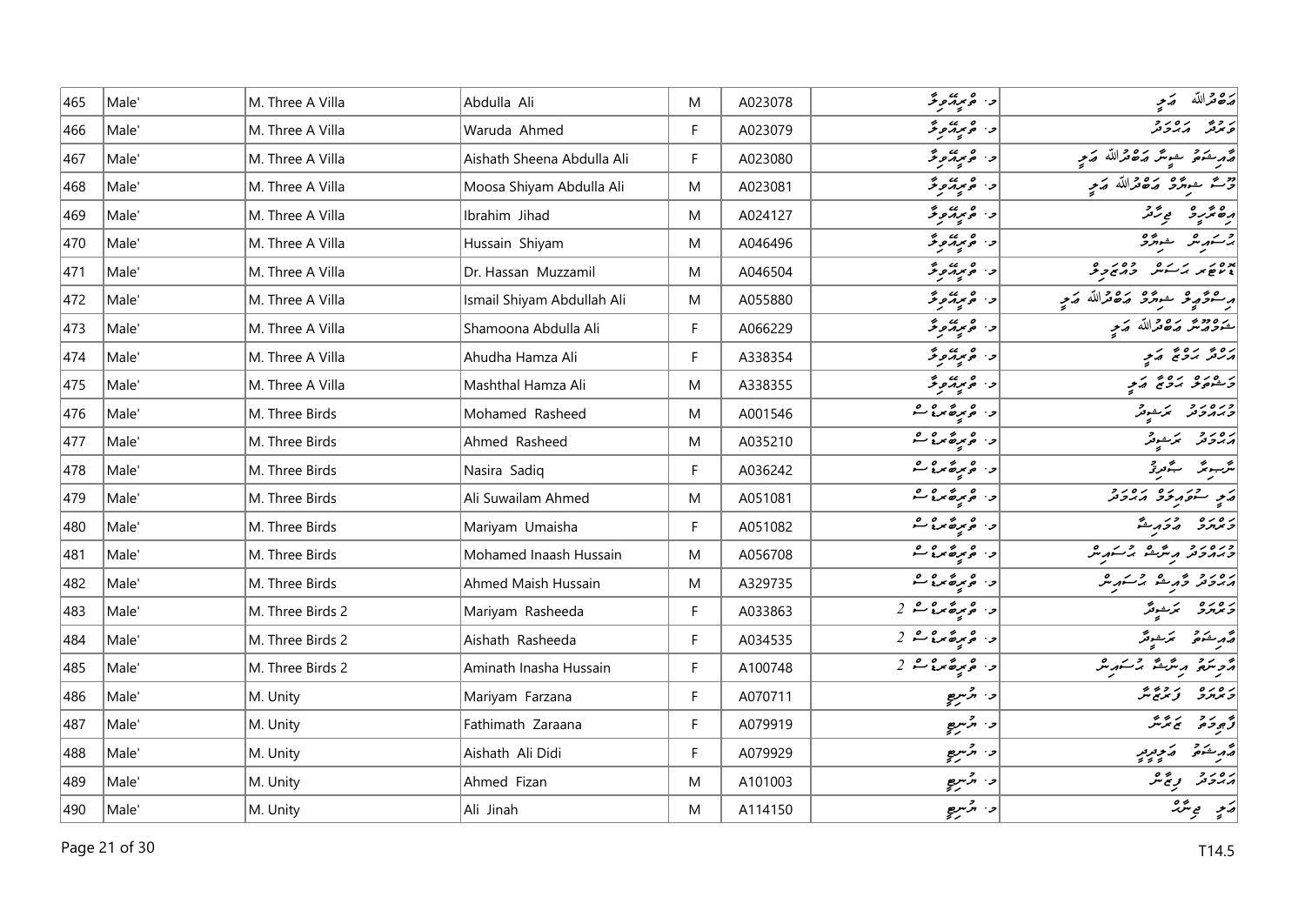| 491 | Male' | M. Unity          | Layali Ali Umar                        | F. | A332040 | -<br> و· اگر سرچ                      | دَيَرْ پِهِ پِهِ دِرْ پُرْ                                            |
|-----|-------|-------------------|----------------------------------------|----|---------|---------------------------------------|-----------------------------------------------------------------------|
| 492 | Male' | M. Unity          | Ahmed Xyq Mohamed                      | M  | A342192 | ا د .<br>او . مرس                     | גפגב <sub>בצ</sub> ב בגםגב<br>הגבע <sub>בצ</sub> ע בגהכת              |
| 493 | Male' | M. Velaanaavaru   | Hussain Mahir                          | M  | A033816 | ە ئەنەر دەر<br>د ئەمەتلىرى            | 2 سەر سىر مەر بۇ <i>ي</i>                                             |
| 494 | Male' | M. Velaanaavaru   | Usha Mahir                             | F  | A033828 | ە ئەنەر د                             | المشتك وحريمه                                                         |
| 495 | Male' | M. Velaanaavaru   | AHMED MAHIR                            | M  | A033837 | ە ئەنەر د                             | رەر ۋرىر                                                              |
| 496 | Male' | M. Velaanaavaru   | Abdulla Mahir                          | M  | A036468 | ى ئەم ئەرىرى<br><i>تى ئى</i> ر ئىرىمى | مَەھْتَراللَّه دَّرىتْر                                               |
| 497 | Male' | M. Velaanaavaru   | Zuhudha Idrees                         | F  | A044277 | ى ئەھەر د                             | و وي <sub>و</sub> پروژمړے<br>م                                        |
| 498 | Male' | M. Velaanaavaru   | Aishath Reesha Mahir                   | F  | A116587 | ە ئەنەرىرە<br>د ئەنۇشى ئىر            | أأوشكم برسة كربر                                                      |
| 499 | Male' | M. Velaanaavaru   | Aminath Zarasha Mahir                  | F  | A116588 | ە ئەنەرىرە<br>د ئەنۇشى ئىر            | הקיימי היה בית                                                        |
| 500 | Male' | M. We Three       | Mariyam Waheeda                        | F  | A074341 | و· وه پر                              | أرەرە كەيد                                                            |
| 501 | Male' | M. Yaazoom        | Yaseen Ahmed                           | M  | A125321 | ה המים<br>כי ח"ש ב                    | وگریا در در در د                                                      |
| 502 | Male' | M. Yesmin         | Abdul Qafoor Hamid                     | M  | A034709 | و. پڙڪوپڙ                             | ره כه ردد د به د<br>په <i>ه تر فرن</i> د برگر تر                      |
| 503 | Male' | M. Yesmin         | Hawwa Zahira                           | F  | A043785 | د. ټرگوپر                             | برە ئەرىئە                                                            |
| 504 | Male' | M. Yesmin         | Fathimath Shukuree                     | F  | A047044 | د. پڙڪوپڙ                             | أزَّهِ دَمَ صَنْعَتِهِ                                                |
| 505 | Male' | M. Yesmin         | Hussain Shihan                         | M  | A099052 | -<br> - مرڪوپر                        | جەسكەر شەركىتى<br>مەسىر                                               |
| 506 | Male' | M. Yesmin         | Khashiya Khathoon Vije Vardana         | F  | A099053 | و. پر مشوپیر                          | ري د دوده ده د در د<br>د شوار نومر و نا و برور                        |
| 507 | Male' | M. Yesmin         | Hassan Zalaf Bin Shahid Bin<br>Ibrahim | M  | A351670 |                                       | برسوم بروه صغر مشررته صغر مصغره والمسور مر                            |
| 508 | Male' | M. Zaithoonimaage | Aneesa Ali                             | F  | A012113 | כי המקיימות בי                        | أرسرت أركمي                                                           |
| 509 | Male' | M. Zaithoonimaage | Faheem Saeed                           | M  | A025612 | בי המפיתבל                            | ۇرۇ سەمدۇر                                                            |
| 510 | Male' | M. Zaithoonimaage | Habeeba Ali                            | F  | A104099 | בי המיתי מבי                          | $\frac{1}{2}$ $\frac{1}{2}$ $\frac{1}{2}$ $\frac{1}{2}$ $\frac{1}{2}$ |
| 511 | Male' | M. Zeenaa         | Mohamed Sameer                         | M  | A011124 | اح میچ میٹر<br>مسلسلہ                 | و ره ر و<br>و پرو و تر<br>سكويتر                                      |
| 512 | Male' | M. Zeenaa         | Shiruzimath Sameer                     | F  | A042412 | د ، پې تگر                            | ھوپر پر جو جي ڪچو پر                                                  |
| 513 | Male' | M. Zeenaa         | Rishau Sameer                          | M  | A042413 | د <sub>ب</sub> م پر                   | ىرىشە كەرلىر                                                          |
| 514 | Male' | M. Zeenaa         | Vijuhath Sameer                        | F. | A042415 | او. م <sub>ومثر</sub><br>——           | و و ر د<br>و قریره<br>سەھ پر                                          |
| 515 | Male' | M. Zeenaa         | Zareena Dawood                         | F. | A042416 | اح ۽ ميڙ<br>—                         | ر<br>بح موسر محمد محمد معر                                            |
|     |       |                   |                                        |    |         |                                       |                                                                       |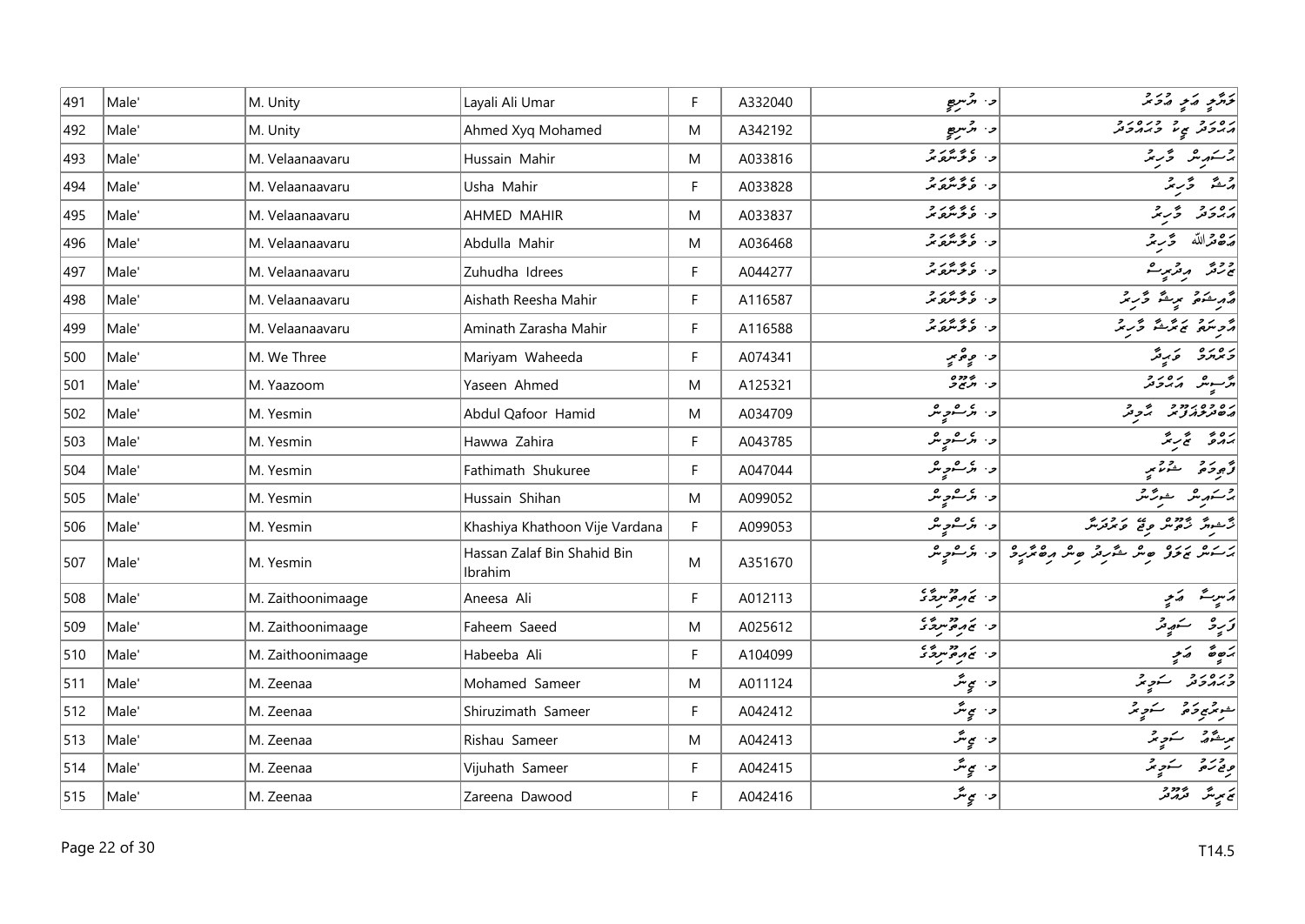| 516                   | Male | .0002<br>∠eenaa<br>'IV.  | Mihna,<br>Samee <sup>r</sup> | $1499A^T$       | . . | $\sim$ $\sim$<br>. |
|-----------------------|------|--------------------------|------------------------------|-----------------|-----|--------------------|
| <b>F17</b><br>، ۱ ر ۱ | Male | .0002<br>_eenaa<br>∖ IVI | Ataat Waheed<br>arivam       | :רחכככ<br>もこここと |     | フプメフ               |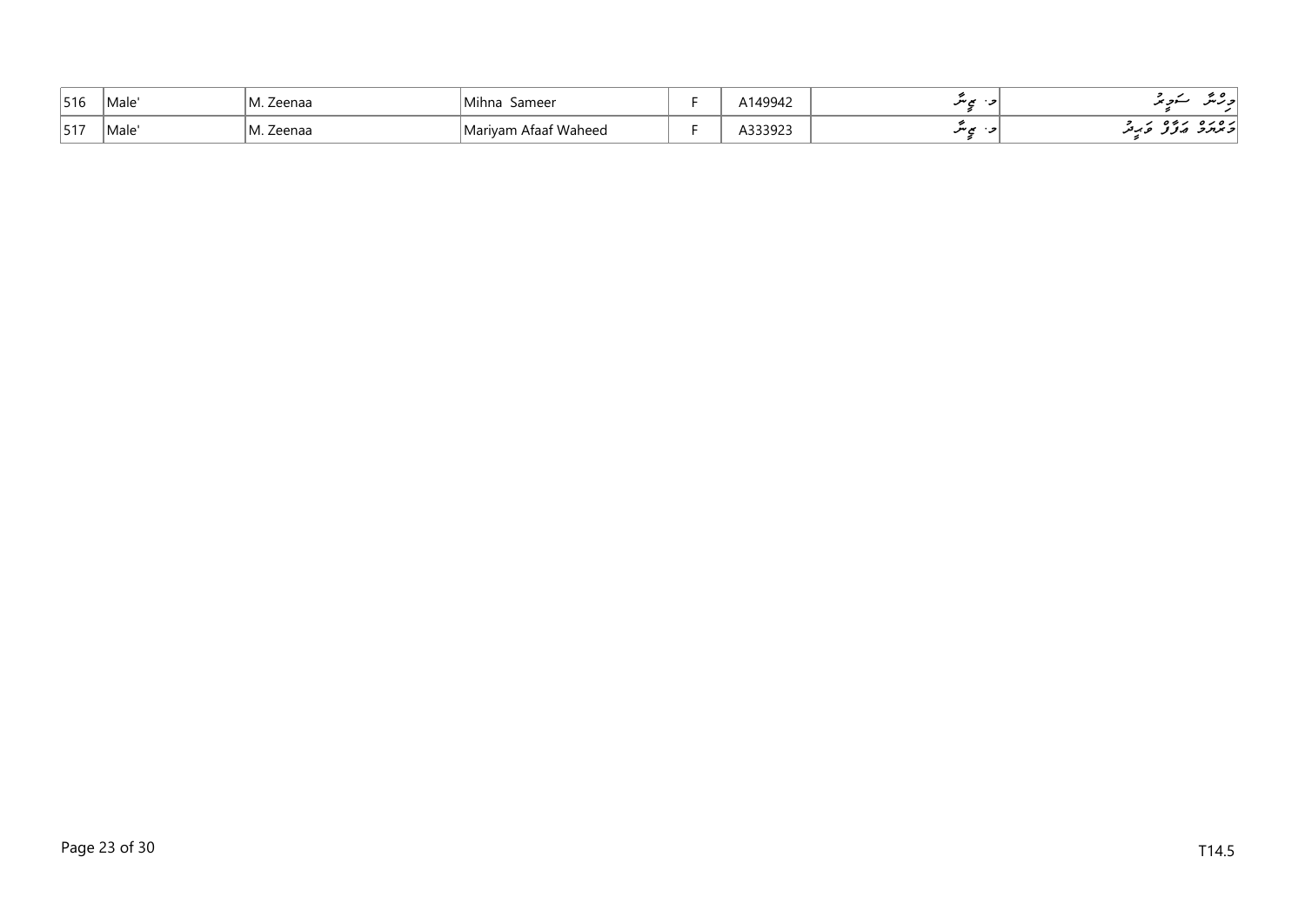## *w7qAn8m?sCw7mRo>u;wEw7mRw;sBo<*

| ' مرمر | 'يئرىثر: |
|--------|----------|
|        |          |
|        |          |
|        |          |

## *w7q9r@w7m>sCw7qHtFoFw7s;mAm=q7w7qHtFoFw7s;*

| ىر تە | $\mathcal{O} \times$<br>$\sim$ | $\sim$<br>. . | لترنثر |
|-------|--------------------------------|---------------|--------|
|       |                                |               |        |
|       |                                |               |        |
|       |                                |               |        |

| $\frac{2}{n}$ | $\overline{\phantom{a}}$ | اير هنه. | $\mathcal{O} \times$<br>سرسر |
|---------------|--------------------------|----------|------------------------------|
|               |                          |          |                              |
|               |                          |          |                              |
|               |                          |          |                              |

| ' ئىرتىر: | سر سر |  |
|-----------|-------|--|
|           |       |  |
|           |       |  |
|           |       |  |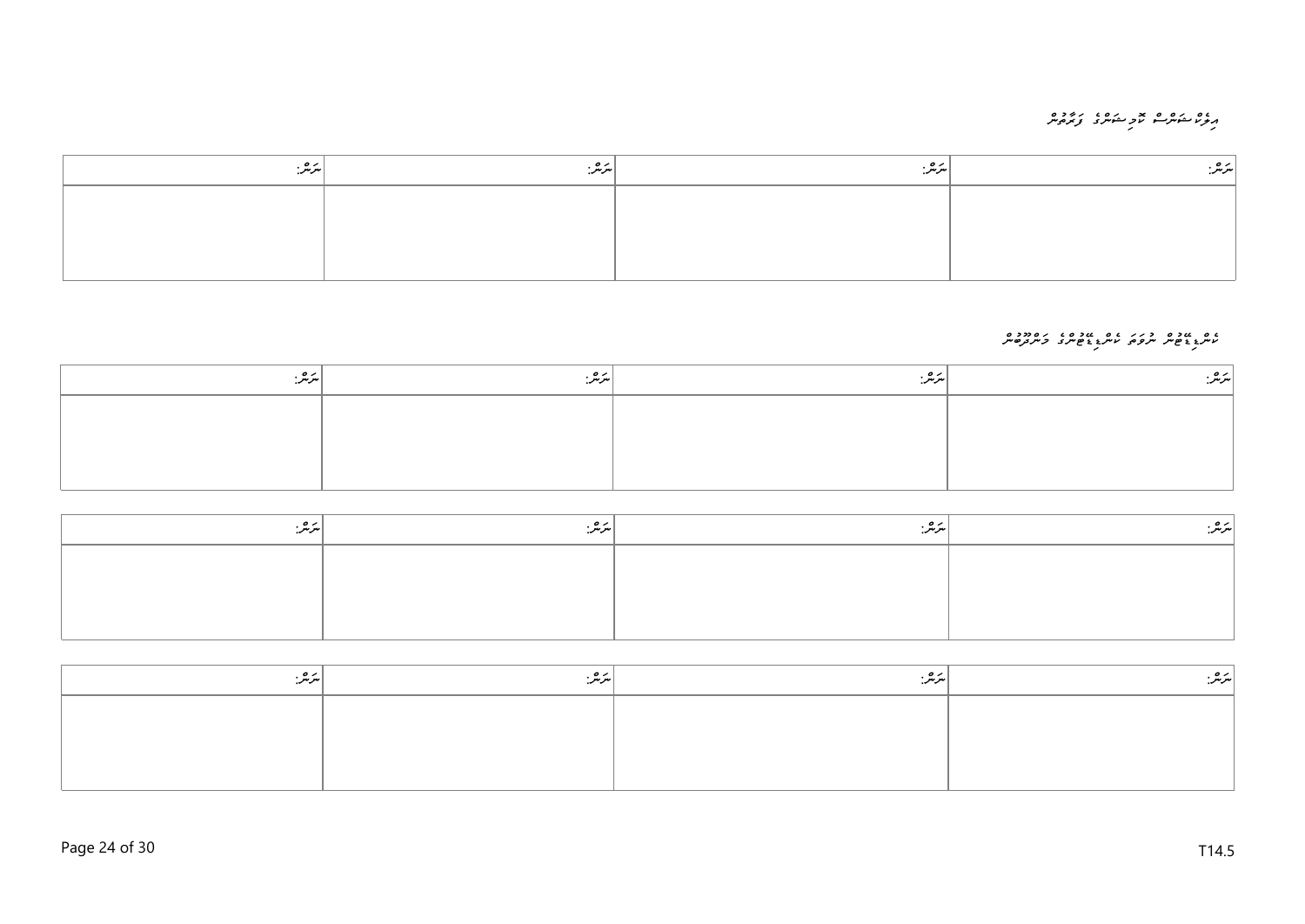| يره. | ο. | ا ير ه |  |
|------|----|--------|--|
|      |    |        |  |
|      |    |        |  |
|      |    |        |  |

| متريثر به | 。<br>َ سرسر ِ | يتزيترا | سرسر |
|-----------|---------------|---------|------|
|           |               |         |      |
|           |               |         |      |
|           |               |         |      |

| ىرتىر: | $\sim$ | ا بر هه. | لىرىش |
|--------|--------|----------|-------|
|        |        |          |       |
|        |        |          |       |
|        |        |          |       |

| 。<br>مرس. | $\overline{\phantom{a}}$<br>مر مىر | يتريثر |
|-----------|------------------------------------|--------|
|           |                                    |        |
|           |                                    |        |
|           |                                    |        |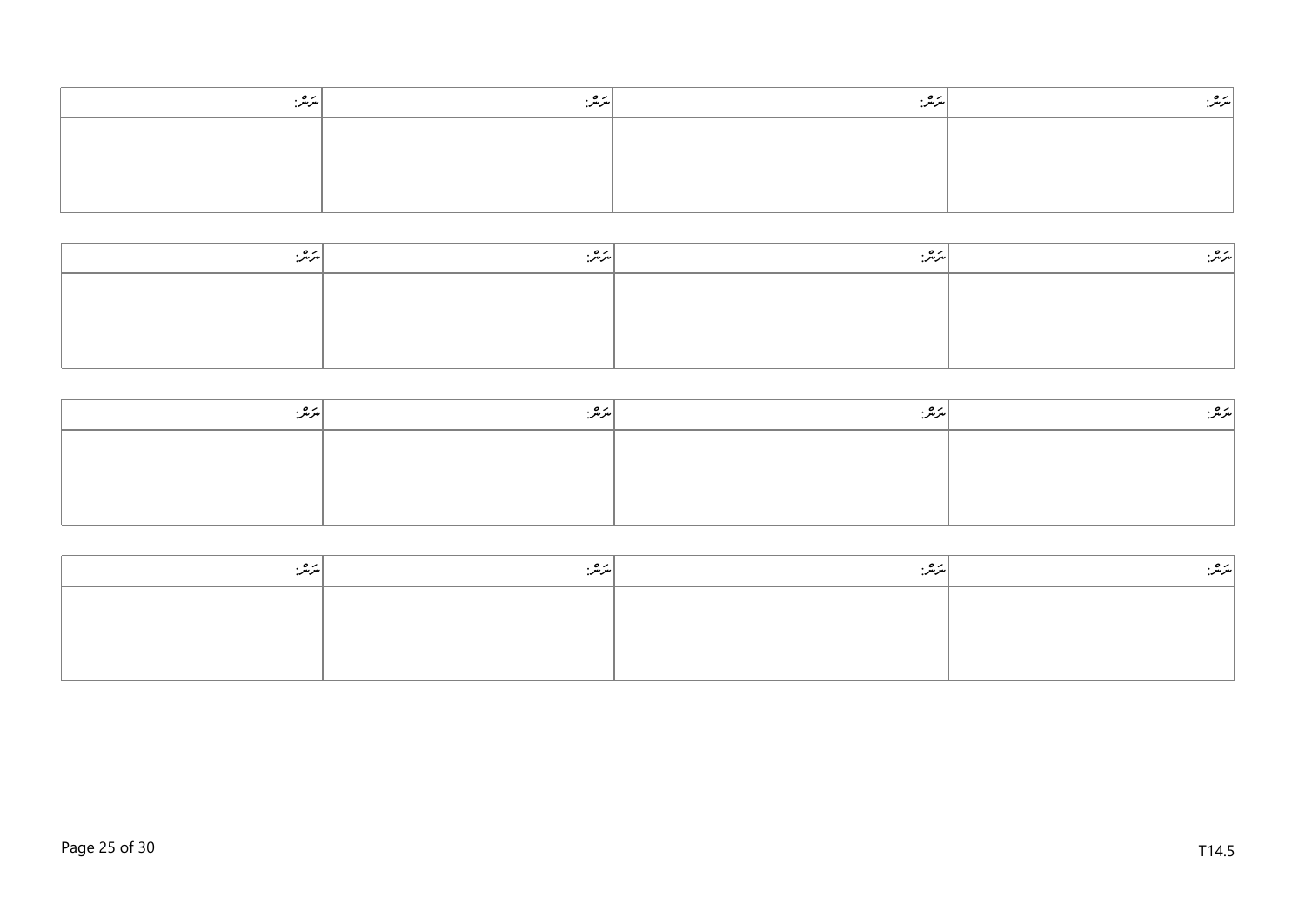| ير هو . | $\overline{\phantom{a}}$ | يرمر | اير هنه. |
|---------|--------------------------|------|----------|
|         |                          |      |          |
|         |                          |      |          |
|         |                          |      |          |

| ئىرتىر: | $\sim$<br>ا سرسر . | يئرمثر | o . |
|---------|--------------------|--------|-----|
|         |                    |        |     |
|         |                    |        |     |
|         |                    |        |     |

| انترنثر: | ر ه |  |
|----------|-----|--|
|          |     |  |
|          |     |  |
|          |     |  |

|  | . ه |
|--|-----|
|  |     |
|  |     |
|  |     |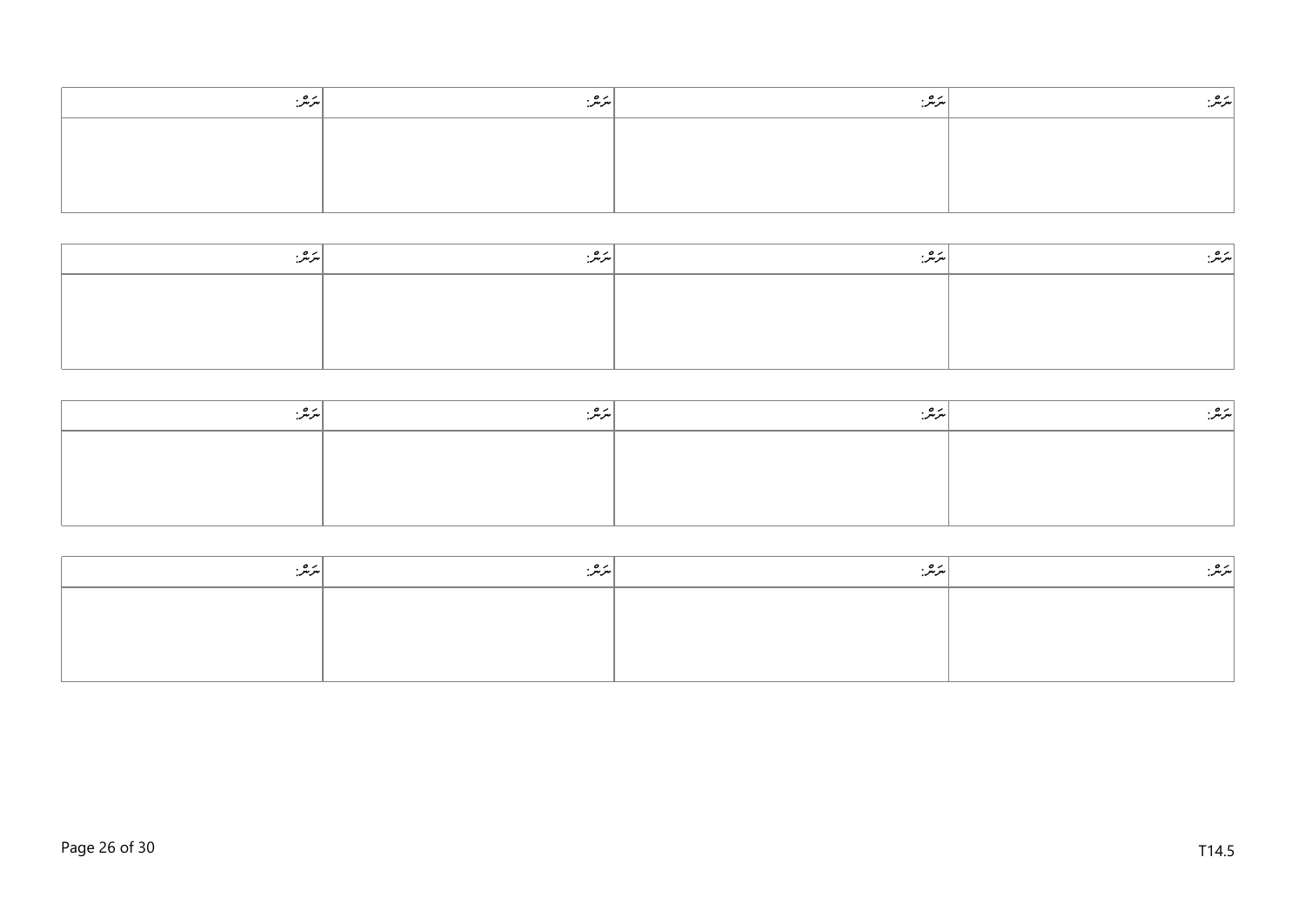| ير هو . | $\overline{\phantom{a}}$ | يرمر | اير هنه. |
|---------|--------------------------|------|----------|
|         |                          |      |          |
|         |                          |      |          |
|         |                          |      |          |

| ئىرتىر: | $\sim$<br>ا سرسر . | يئرمثر | o . |
|---------|--------------------|--------|-----|
|         |                    |        |     |
|         |                    |        |     |
|         |                    |        |     |

| الترنثر: | ' مرتكز: | الترنثر: | .,<br>سرسر. |
|----------|----------|----------|-------------|
|          |          |          |             |
|          |          |          |             |
|          |          |          |             |

|  | . ه |
|--|-----|
|  |     |
|  |     |
|  |     |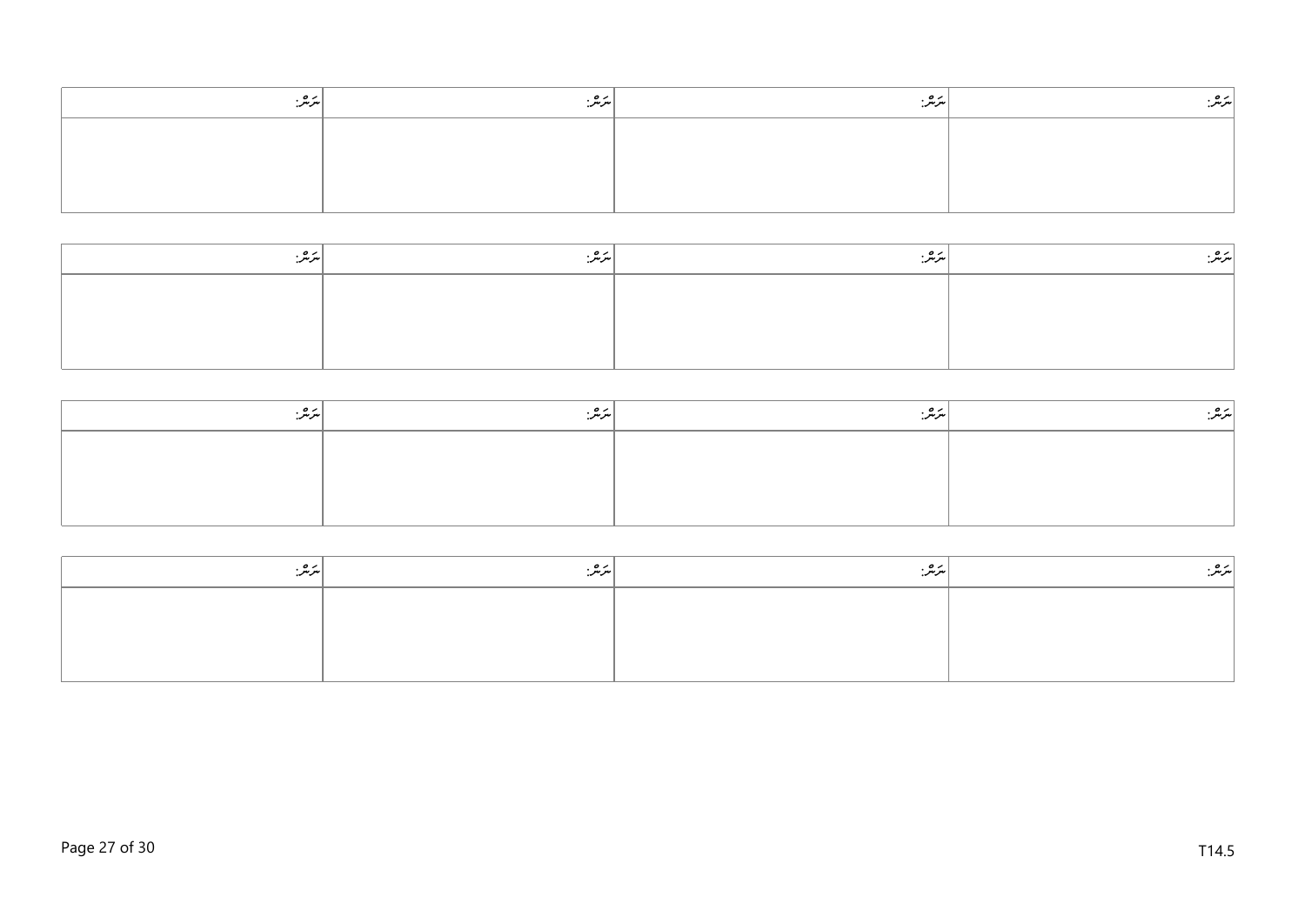| $\cdot$ | ο. | $\frac{\circ}{\cdot}$ | $\sim$<br>سرسر |
|---------|----|-----------------------|----------------|
|         |    |                       |                |
|         |    |                       |                |
|         |    |                       |                |

| ايرعر: | ر ه<br>. . |  |
|--------|------------|--|
|        |            |  |
|        |            |  |
|        |            |  |

| بر ه | 。 | $\sim$<br>َ سومس |  |
|------|---|------------------|--|
|      |   |                  |  |
|      |   |                  |  |
|      |   |                  |  |

| 。<br>. س | ىرىىر |  |
|----------|-------|--|
|          |       |  |
|          |       |  |
|          |       |  |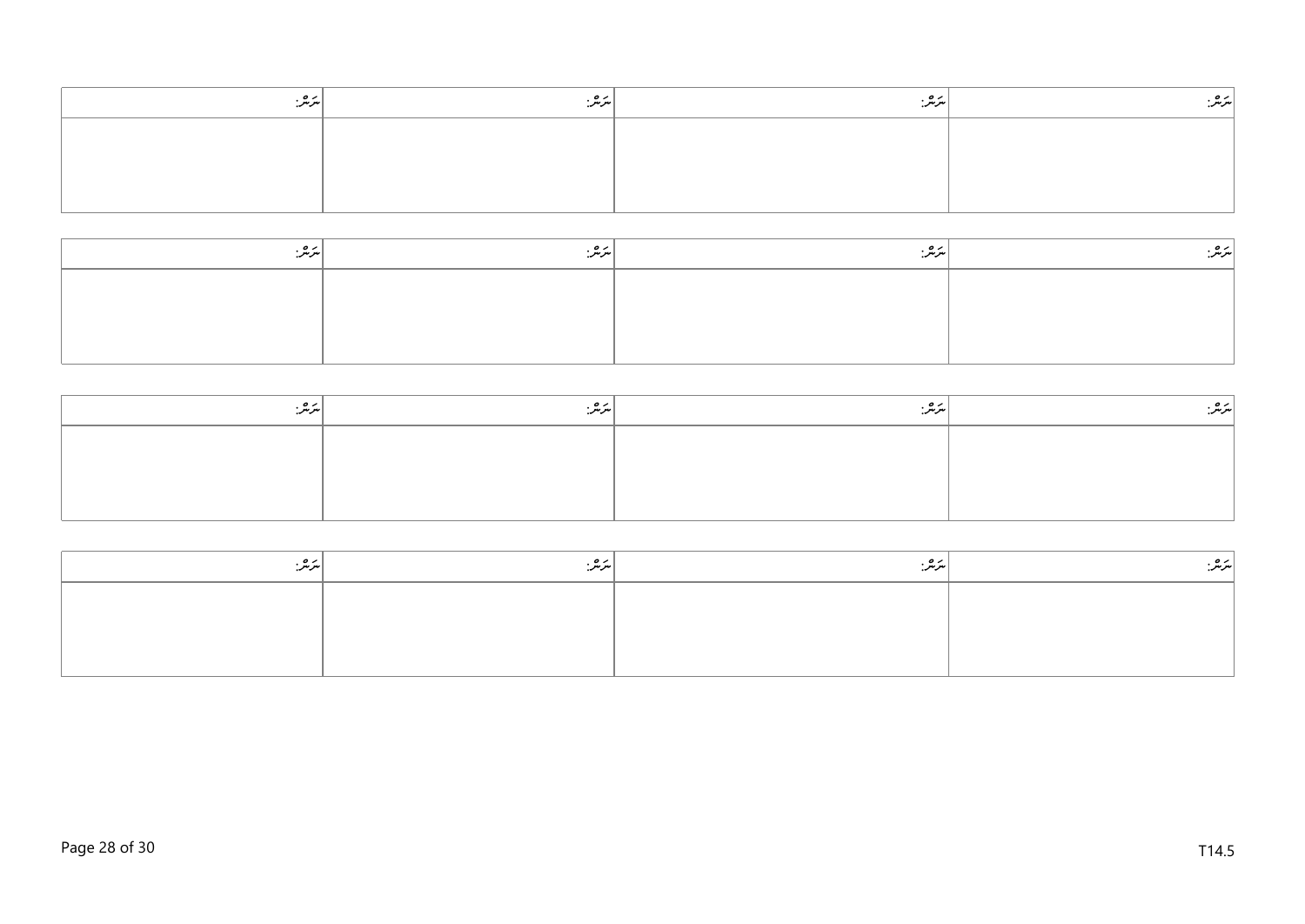| ير هو . | $\overline{\phantom{a}}$ | يرمر | لتزمثن |
|---------|--------------------------|------|--------|
|         |                          |      |        |
|         |                          |      |        |
|         |                          |      |        |

| ئىرتىر: | $\sim$<br>ا سرسر . | يئرمثر | o . |
|---------|--------------------|--------|-----|
|         |                    |        |     |
|         |                    |        |     |
|         |                    |        |     |

| انترنثر: | ر ه |  |
|----------|-----|--|
|          |     |  |
|          |     |  |
|          |     |  |

|  | . ه |
|--|-----|
|  |     |
|  |     |
|  |     |